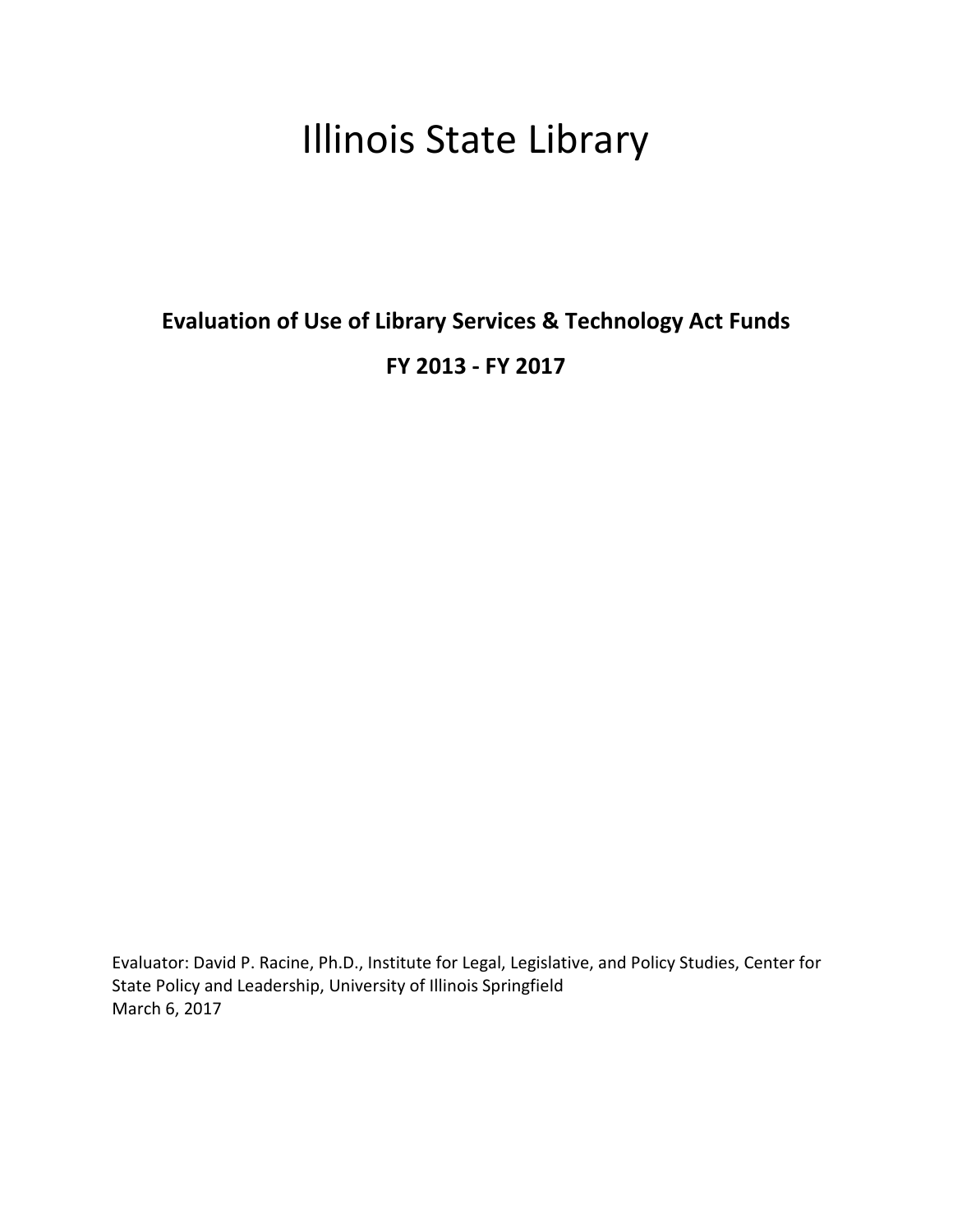# Evaluation Summary

The Institute for Legal, Legislative, and Policy Studies at the University of Illinois Springfield evaluated the Illinois State Library's progress toward the goals it established in the long-range plan for use of federal Library Services and Technology funds during FY 2013-FY 2017. Those goals are, in brief, to: 1) provide access to information and ideas for all Illinois residents, 2) provide experiences to support lifelong learning and information fluency, 3) create a reading culture in Illinois, and 4) use innovation and R&D to provide high quality library and information services. During the review period, July 2013 through September 2016, 246 grants and contracts totaling \$16,318,805 in federal LSTA funds and \$8,844,168 in state match were provided to libraries and related entities.

# A-1. To what extent did Illinois' five-year plan activities make progress towards each goal?

The first three goals regarding information access, lifelong learning, and a reading culture were fully achieved, and the fourth goal regarding use of innovation and research and development (R&D) was partially achieved.

- Information access was largely accomplished through an initiative called Back to Books, which provided grants to 106 public, academic, and school libraries in all parts of the state. Grants purchased more than 17,000 books and 1,800 CDs and DVDs to enhance libraries' collections. Almost half of the grants focused on children and youth, particularly students, and some of these sought to align with the new requirements of the Common Core learning standards. Other targeted groups included those interested in science, participants in summer reading programs, immigrants, and print-challenged people needing access to large-print editions and audio-visual formats. Generally, libraries reported increased circulation of the new materials purchased with grant funds, although these data were not reported consistently enough to support aggregating that information across libraries.
- To obtain a Back to Books grant, libraries had to design and carry out activities to engage their target audience(s). These activities not only supported information access, but also the Illinois State Library's goals for lifelong learning and reading. The single largest activity category involved grant recipients who offered educational programs around their new library collections, such as computer courses in association with a new collection of computer how-to books and a series of local presentations on healthy lifestyles to encourage use of a new collection on this topic. With few exceptions, libraries did not provide systematic evidence on how well these programs worked, but their impressions were almost uniformly positive.
- Information access was also achieved through a subscription to FirstSearch, which all libraries could make available to their patrons to access online resources. During the review period, FirstSearch handled more than 9,000,000 searches or 8,500 searches a day.
- The Illinois State Library used LSTA funds and match funds to support the operation of its statewide delivery system for sharing resources across libraries. Some 2,000 libraries benefited from this system, which transported more than 40,000,000 items during the review period. Resources were also shared digitally among state government agencies through a subscription to serials provider WT.Cox. In addition, investments were made in the continuing development of the Illinois' Digital Archives.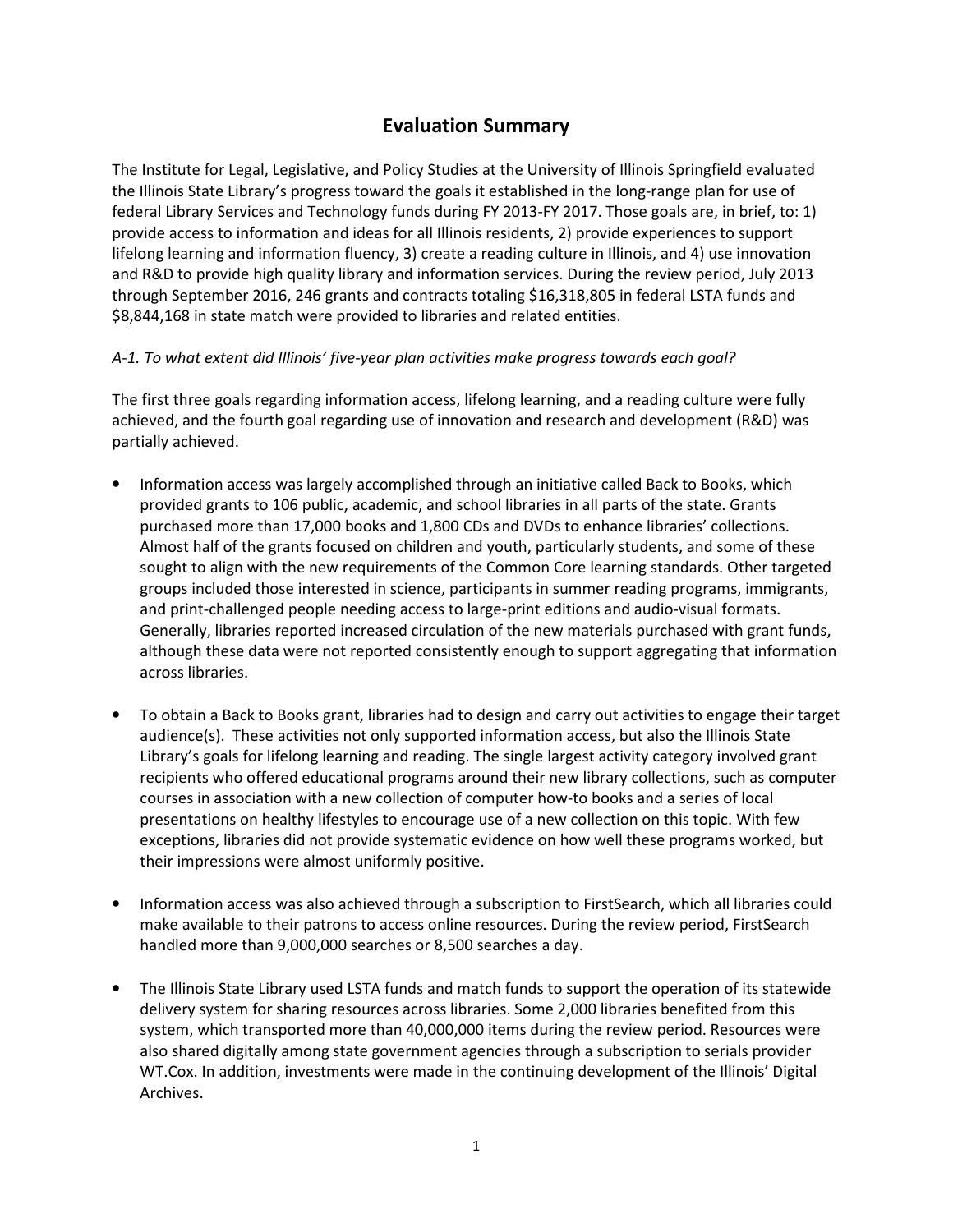- The Illinois State Library's main initiative to foster lifelong learning was Project Next Generation, a series of grants to 27 public libraries to use technology and social activities to engage at risk students mostly in  $5<sup>th</sup>$  through  $8<sup>th</sup>$  grade. Sixteen of these libraries received grants in all three years of the review period, enabling them to build their efforts over time. Actual numbers of youth who participated in Project Next Generation are not available, but a good estimate would be around 2,000. Some projects were able to report significant gains in participation from year to year, indicating success in their attempts to engage an often challenging population. Most projects took an eclectic approach, exposing youth to different types of technology and social activities to maintain interest. A minority of projects organized activities around a more coherent agenda, in which learning was intended to be cumulative.
- Lifelong learning was also supported through the use of LSTA funds for continuing development of the state's librarian workforce. This included the 2014 version of ILEAD U: Innovative Librarians Explore, Apply, and Discover, which trained librarians in the use of participatory technologies; a statewide conference for librarians on serving people with autism-spectrum disorder; Synergy, a longstanding intensive leadership training program for librarians; the Public Library Management Institute, which trains new library directors; and the Continuing Education for Librarians program, which provides access to some 2,000 online courses. All told, around 1,000 librarians participated in the State Library's professional development programs during the review period.
- The Illinois State Library provided grants to eight projects through public libraries to increase literacy among groups, such as immigrants and prison inmates, with needs in this area. Most of these projects evaluated their outcomes and were able to report measurable gains in literacy among participants.
- Several of the endeavors identified above represented innovative approaches, including Back to Books, Project Next Generation, ILEAD U, and the conference on autism-spectrum disorder. The State Library also devoted grant funds to better efforts to evaluate library services. This included a contract with Counting Opinions to collect and analyze libraries' performance data and participation in Edge, an online management and leadership tool for public libraries. Both ILEAD and the autismspectrum disorder conference were independently evaluated by UIS' Institute for Legal, Legislative, and Policy Studies and found to be effective. However, formal evaluation was not done for most initiatives and activities funded with federal LSTA funds or state match.

#### A-2. To what extent did your five-year plan activities achieve results that address national priorities?

- Of the 246 grants and contracts issued, 108 were either all or partly focused on lifelong learning. Eighteen of these 108 grants sought to improve formal education, while the rest focused on improving general knowledge and skills.
- Information access was the goal of 124 grants. Most of these, 110, aimed to increase users' ability to discover information resources. Fifteen projects explicitly identified obtaining and/or using information resources as their intent.
- Enhancing institutional capacity was the focus of 33 projects. This included the State Library's programs to foster professional development, support for online searching and digital archives, the regional and statewide systems for resource sharing, maintenance of access to resources for people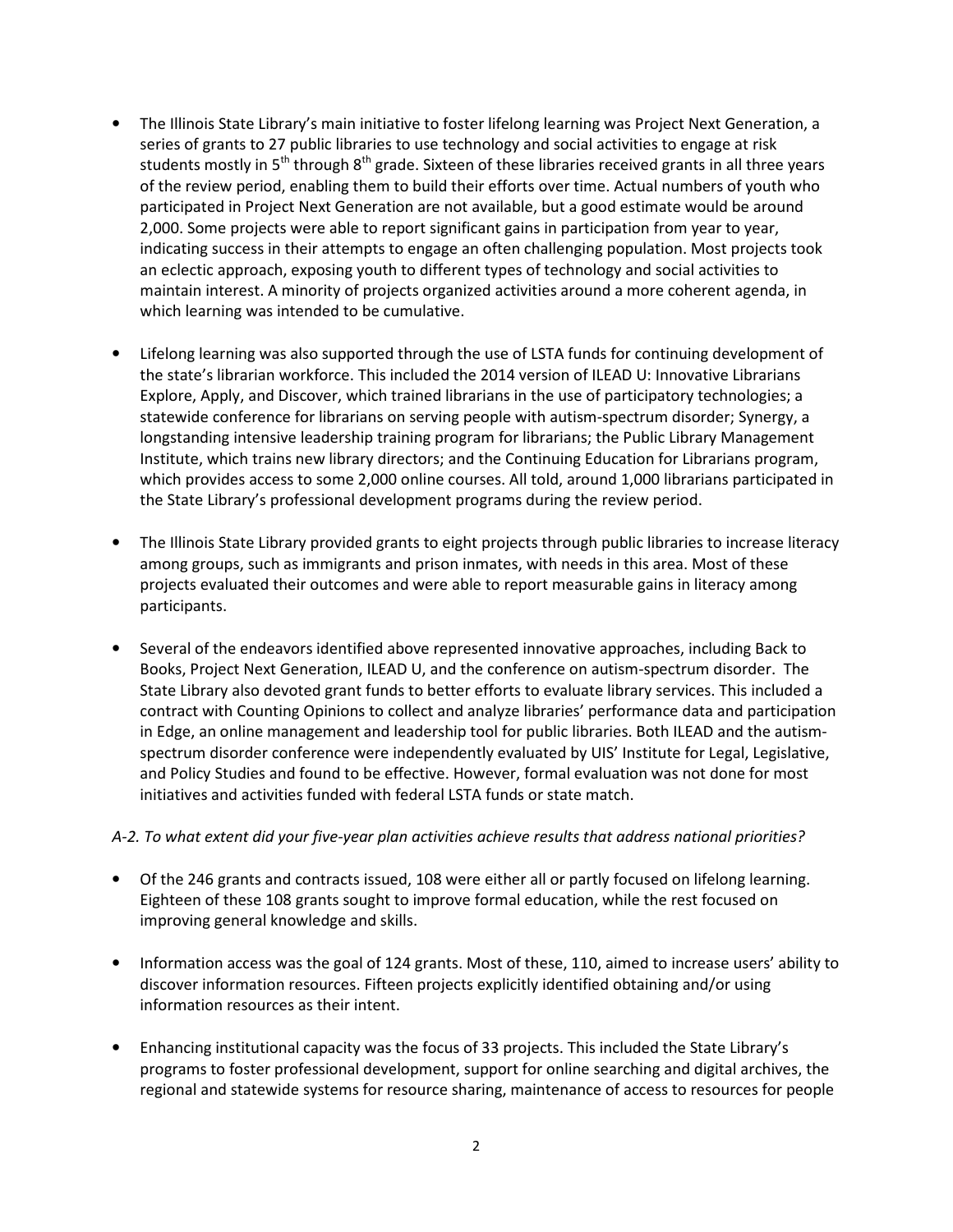with disabilities that make reading difficult (see A-3), and programs to bolster performance assessment.

- Economic and employment development was the focus of a handful of Back to Books projects and one Project Next Generation. It was also facilitated through access to business serials provided by WT.Cox.
- Eight grants were associated with Human Services. This included three of the public library literacy projects and four Back to Books projects.
- Six grants focused on civic engagement, including two Project Next Generation initiatives, two Back to Books projects, and ILEAD U.

# A-3. Did any groups represent a substantial focus for the five-year plan?

One group constituted a substantial focus under the Illinois State Library's LSTA plan, persons with disabilities. Eighteen Back to Books projects targeted patrons who are print-challenged. The largest commitment to serving the disabled population was support for Talking Books and Braille Services, which operated through statewide and regional systems during the review period. These systems served on the order of 32,000 Illinois residents, with circulation of more than a million audio and braille items. Owing to Illinois' well-known state budget problems, the state began in 2016 to centralize all Talking Books and Braille Services activities in the State Library.

#### B-1. How was data from the old and new State Program report and elsewhere used to guide activities include in the five-year plan?

Data from the State Program Report allowed for the sorting and analysis of the activity levels and financial resources, including both federal LSTA funds and state match, dedicated to each goal.

#### B-2. Specify any changes made to the five-year plan.

Activities have mainly focused on statewide initiatives, with limited annual grant competitions. The expectation is that this will lead to larger grant awards to statewide projects and fewer individual grants overall. It is worth noting that some activities in the Long-Range Plan were not funded through LSTA but were carried out by the state using other sources.

# B-3. How and with whom have you shared data from the old and new SPR and from other evaluation resources?

Cumulative data has been shared on the Illinois State Library website and during meetings with stakeholders.

#### C-1. Identify how you implemented an independent five-year evaluation?

The evaluation was carried out by the director of UIS' Institute for Legal, Legislative, and Policy studies, a Ph.D. with extensive experience in public program evaluation, including previous evaluations for the Illinois State Library.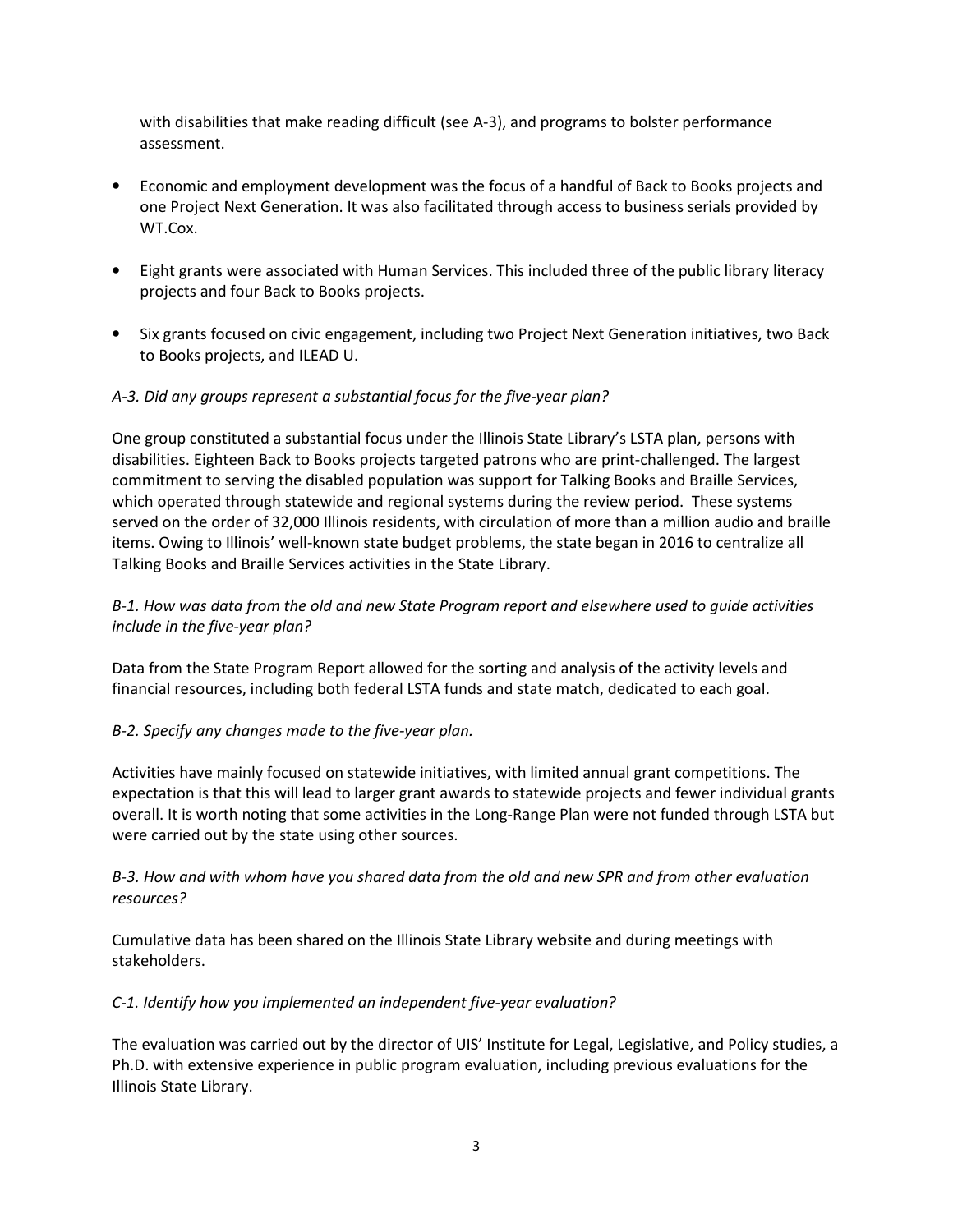#### C-2. Describe the statistical and qualitative methods used in the evaluation?

Owing to the data limitations in grantee project reports, the evaluation relied largely on qualitative methods. All project reports were coded using qualitative analysis software to organize data to address each of the questions in IMLS' evaluation guidelines.

#### C-3. Describe the stakeholders involved in the various stages of the evaluation.

The evaluation is based on reports provided by all grantees during the review period.

#### C-4. Discuss how key findings and recommendations from the evaluation will be shared.

The evaluation report will be shared with the Illinois State Library Advisory Council, at meetings with other groups of State Library stakeholders, and the members of Illinois' Congressional delegation. It will also be made accessible to the broader public through the State Library's website.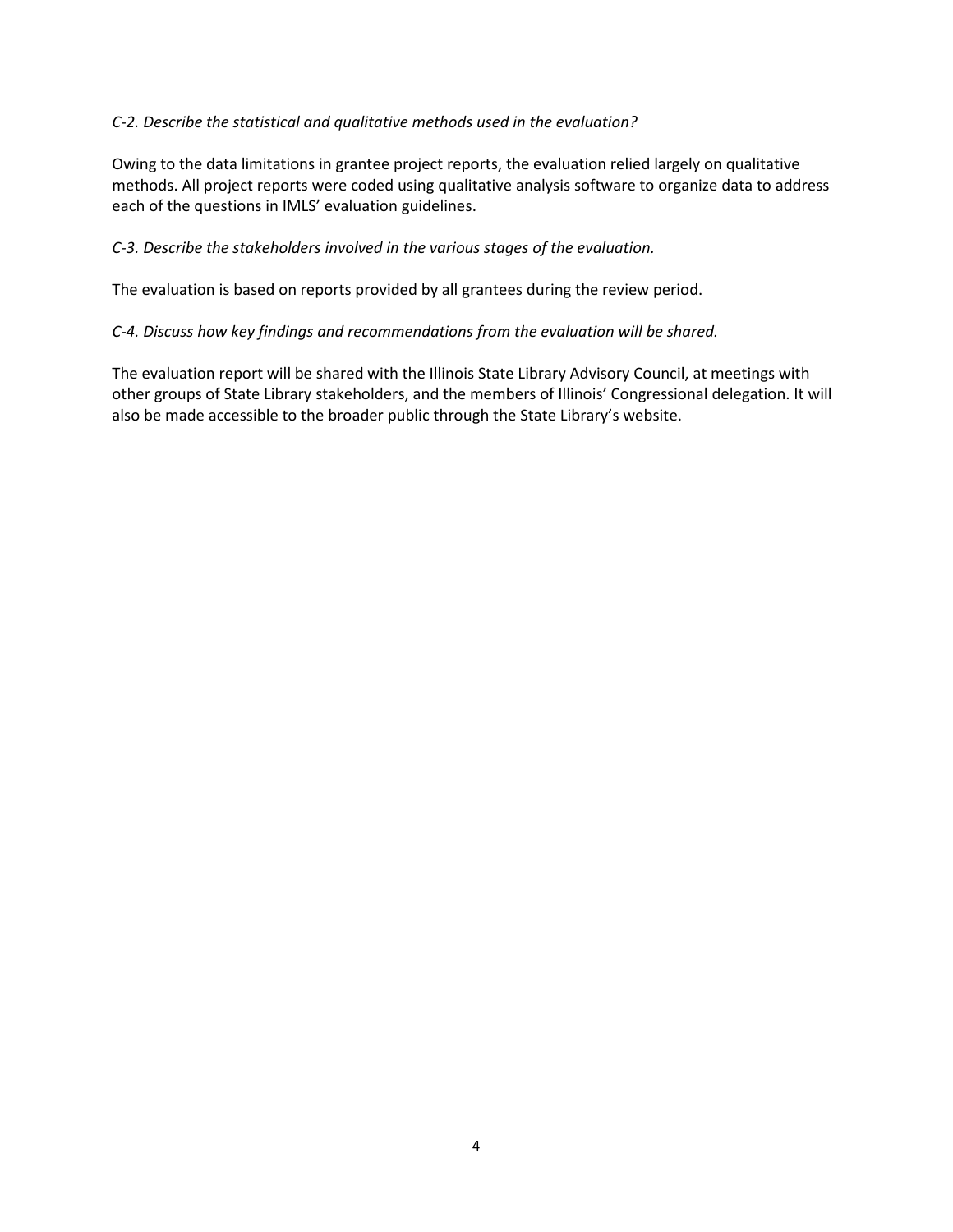# Evaluation Report

In June 2012, the Illinois State Library (ISL) published its long-range plan for the use of federal Library Services and Technology Act funds during FY 2013-FY 2017. The plan set four goals: 1) providing access to information and ideas for all Illinois residents, 2) providing experiences to support lifelong learning and information fluency, 3) creating a reading culture in Illinois, and 4) using research and discovery, best practices, innovation, and engaging strategies to provide high quality library and information services. This evaluation report covers funded activities directed at achieving these goals between July 2013 and September 2016. During this period, Illinois received \$16,318,805 in federal LSTA funds, and this was matched by state funding of \$8,844,168, for a total financial commitment of \$25,162,973. Funds were put to use through 246 separate grants and contracts to 112 public libraries, 11 academic libraries, 6 school libraries, and two regional library systems, as well as the Illinois State Library itself, either directly or through external contracts.

# A. Retrospective Questions

# A-1. To what extent did ISL's FY 2013-FY 2017 planned activities make progress toward each of the four goals?

#### Goal 1: Providing access to information and ideas for all residents (Achieved)

Illinois' LSTA plan calls for addressing this goal through efforts to: 1) provide access, through a variety of means, to quality content and information, 2) share resources across libraries and through access to online databases and repositories, 3) meet the special needs of users, including those who are underserved and have difficulty using libraries, 4) reduce barriers to residents who are print-challenged, and 5) provide access through local, state, regional, national, and international collaborations and networks. Extensive activities were undertaken to realize each of these priorities.

#### Access to Quality Content and Information

Throughout the period of review, most of ISL's activities, directly or indirectly, sought to provide or improve access to information and ideas. The State Library's most significant commitment to access specifically was its Back to Books initiative implemented in 2013-2014. Back to Books provided grants of up to \$5,000 to libraries that agreed to combine collection development with one or more activities to engage their target audiences. Grants totaling \$431,459 were distributed to 106 libraries in all parts of the state, including urban, suburban, and rural locations. Funds purchased over 17,000 books and 1,800 CDs and DVDs.

Back to Books projects spanned a wide variety of audiences and types of content. The single largest category of projects, representing 52 out of the 106, focused on children and youth, especially students. Ten of these projects were motivated by an interest in providing books and electronic media consistent with the new expectations of the Common Core Standards. Typically, public libraries consulted with local schools on what books to obtain for this purpose. Overlapping some with those ten were 18 (17%) projects that concentrated on increasing the supply of science materials. There were 17 (16%) projects that emphasized exclusively or in part summer reading; summer reading programs were one of the main ways in which libraries attempted to engage their audiences. Another 18 (17%) projects did not focus on a specific audience or type of content, but instead, had a more general thrust, aimed at an array of potential users. Moving in the other direction, a small subset of projects (14, 13%) targeted access to information and ideas of very specific kinds. Topics included home construction, arts and crafts, nursing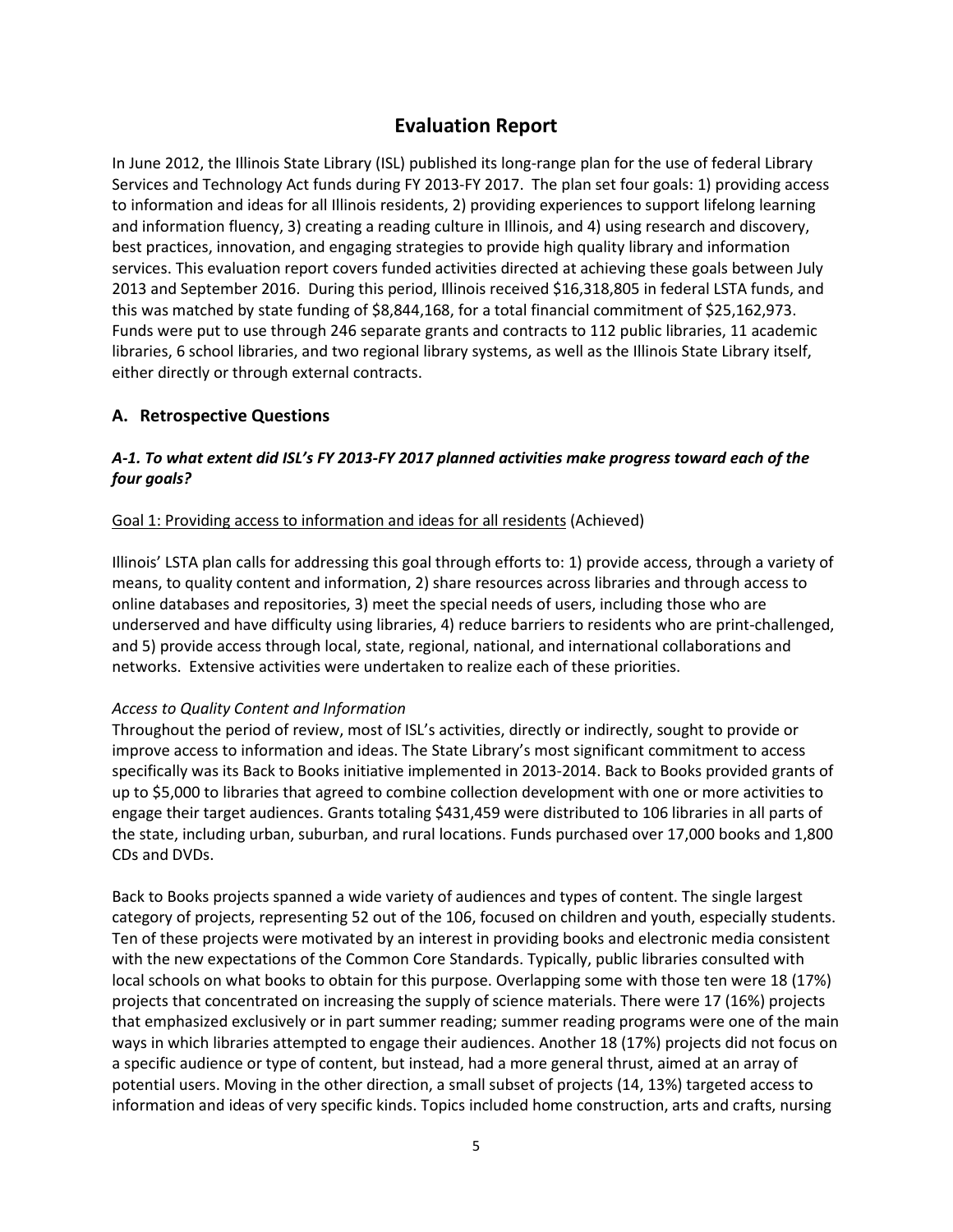skills, history, health, fire safety, folk music, computers, theater, writing, and early childhood. The purchase of materials on these subjects was most often combined with dedicated opportunities for patrons to experience using them.

By and large, measurement of outcomes by Back to Books projects consisted of either claims that circulation had improved as a result of the collection enhancement made possible by the grant or documentation of the same, often done by comparing current circulation to circulation from a prior period. It is not possible to aggregate reported circulation increases, since libraries used different time periods for comparison and how circulation was calculated was not defined. What can be said is that, by and large, Back to Books projects appeared to result in healthy circulation of the materials purchased with grant funds. Some examples will make the point:

- Westchester Library purchased 110 STEM titles, 63% of which were checked out during the reporting period, and 39% of those were checked out more than once.
- Steelville Public Library reported a 71% increase in teen material checkouts during April-June 2014 and a 46% increase in those checkouts during July-September 2014.
- At the Paris Public Library, circulation of juvenile biographies during the grant period increased 240% compared to the same period in 2013.
- At the Mt. Zion Public Library, circulation during the June 1 through August 19 period increased between 2013 and 2014 by 18.6% for juvenile fiction, 57.7% for juvenile non-fiction, and 13.5% for young adult fiction.
- Palos Heights Public Library increased circulation of children's non-fiction by 14% from April through October compared to the same period the year before.

In addition to Back to Books projects, the Illinois State Library used \$3,835,189 in LSTA federal funds across all three years of the review period to increase access to online resources through a subscription to FirstSearch. Between July 2013 and June 2016, FirstSearch handled 9,281,823 searches, an average of 8,500 searches a day, at a cost of 41 cents/search. Academic libraries constituted 63% of searches, public libraries 32%, school libraries 2.4%, and special libraries 2.4%. Digital access was also boosted by the Chicago Public Library. \$1,000,000 in matching funds were used to redesign and improve the usability of the library's website.

#### Sharing Resources

The Illinois State Library used LSTA and matching funds to help operate the statewide delivery system for sharing tangible materials among libraries. This system consists of the Reaching Across Illinois Library System (RAILS) serving approximately 1,500 libraries in western and northern Illinois, the Illinois Heartland Library System (IHLS) serving approximately 500 libraries in central and southern Illinois, and the Illinois Library Delivery Service (ILDS), which shares academic and research resources statewide. The three delivery services combined moved more than 40,000,000 items among libraries during the review period, at a cost of \$7,877,969 (federal funds of \$6,113,330 and state matching funds of \$1,764,639), or less than 20 cents/item.

Sharing resources digitally is also part of the Illinois' LSTA plan for accomplishing its access goal. Federal funds were used to purchase access, through a WT.Cox subscription, to print and electronic serials to meet state government needs. Between July 2013 and September 2015, access was provided to full-text articles in more than 180 serials at a cost in federal funds of \$167,138. In addition, hundreds of articles were made available through interlibrary loans.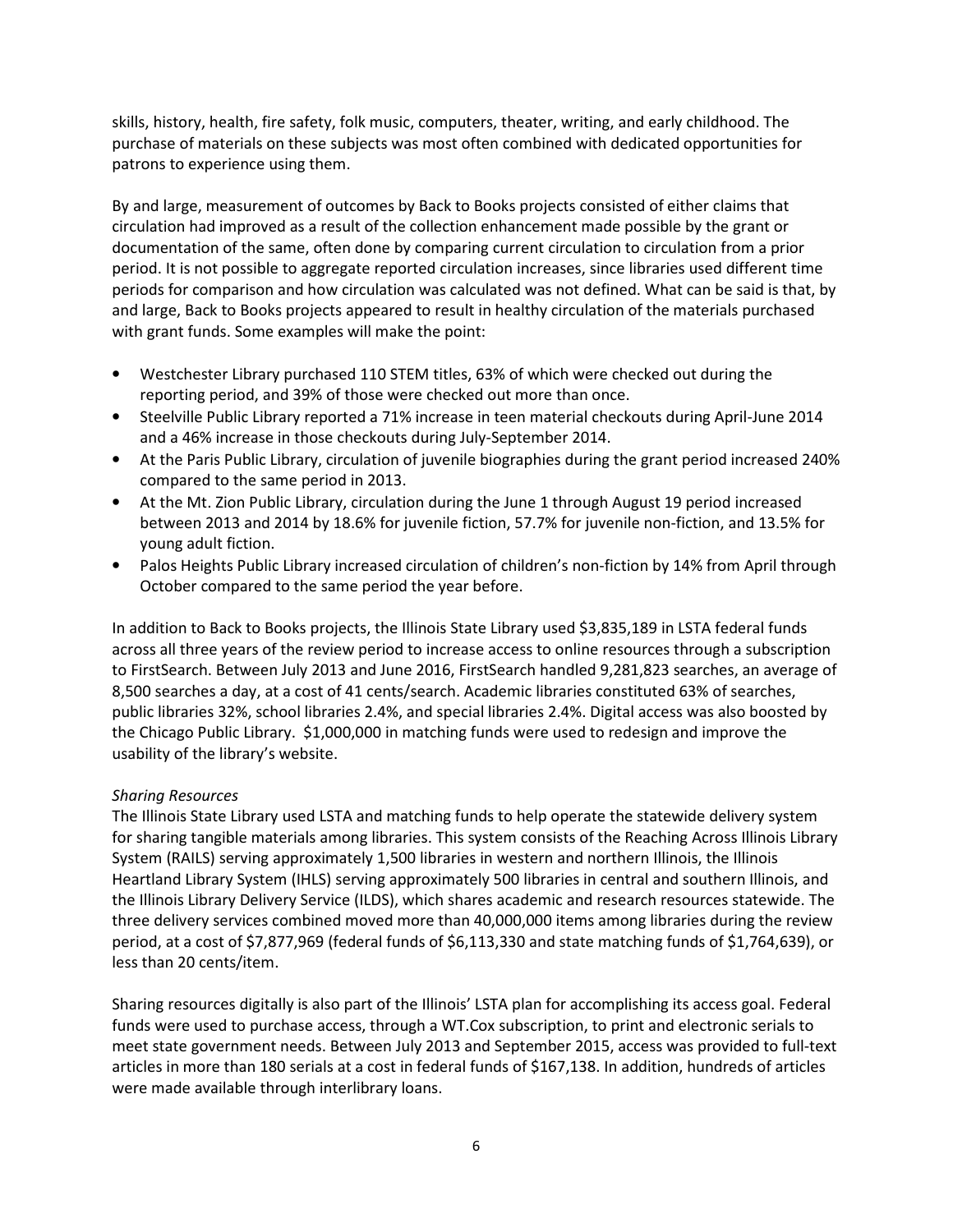More than \$700,000 in LSTA and matching funds were used as well to digitize content and make it easier to find. The Illinois-History Digital Imaging program provided \$532,069 in grants using matching funds to 13 libraries to digitize original source materials on Illinois history and culture (e.g., letters, photographs, records) and add them to the Illinois Digital Archives. Matching funds were used to buy a subscription to a content management system (CONTENTdm) for the Digital Archives, which stores close to 500,000 from 180 different collections. A grant of \$125,000 using matching funds was made to the University of Illinois Urbana-Champaign to convert microfilm records of 210,895 newspaper pages to digital, making this content discoverable online for the first time. The Illinois Digital Heritage Hub, a service hub of the Digital Public Library of America, used \$67,534 in matching funds to improve the discoverability, using metadata, of 242,518 items in 338 collections held by 118 Illinois cultural institutions.

#### Meeting Special Needs

Some groups have difficulty accessing library resources. Children in poor families, urban and rural communities without libraries, and others may be underrepresented among the populations using libraries in Illinois. The state plan calls for activities to improve access for people who have difficulty using a library.

Eleven Back to Books projects focused on providing access to immigrants whose first language is not English. Some of these projects aimed at facilitating the acquisition of English as a second language, while others sought to provide content in people's native language, such as Spanish or Arabic. Two Back to Books projects – one in Indian Prairie, the other in Melrose Park – were specifically directed at fostering the pursuit of citizenship. They combined access to books and audio-visual materials with consultation and instruction on obtaining lawful, permanent residency in the United States. Increasing access for low-income people was the goal of four Back to Books projects. Three of the four projects directed their efforts at children and youth, while the fourth zeroed in on the unemployed and their need to find jobs.

While immigrants and the poor were the focus of most Back to Books projects that considered special needs, there were a few projects with very distinctive aims. The Back to Books project in Atkinson targeted access to relevant materials for children in special or alternative education programs, many of whom are Vietnamese. The Cicero project purchased books and audio-visual materials and organized a film festival for its LGBT community. Greatly increasing the size of its home school collection, along with an open house to promote the collection, was the achieved goal of the project in Fossil Ridge. LSTA grants were also provided to the Orland Park Public Library and the Six Mile Regional Library District to replace books damaged by water disasters.

#### Print-Challenged Illinoisans

Residents with vision impairments or other limitations that make print reading difficult or impossible meet the definition of a "substantial focus" under IMLS's evaluation criteria. Thus, the Illinois State Library's major efforts to provide access to print-challenged residents are discussed in section A-3 of this report. Here, the focus is on Back to Books projects that directed access activities at residents with vision limitations.

A total of 18 projects devoted some or all of their grant resources to purchasing large-print and audio books for patrons who have difficulty reading print. For example, Norris City bought 203 large-print books, with a particular emphasis on newer titles, while Carrier Mills used all of their grant to obtain 450 new books of interest to older adults, including 175 large-print editions. The Malta Public Library reported high usage of the large-print books they purchase with Back to Books funds, with an average of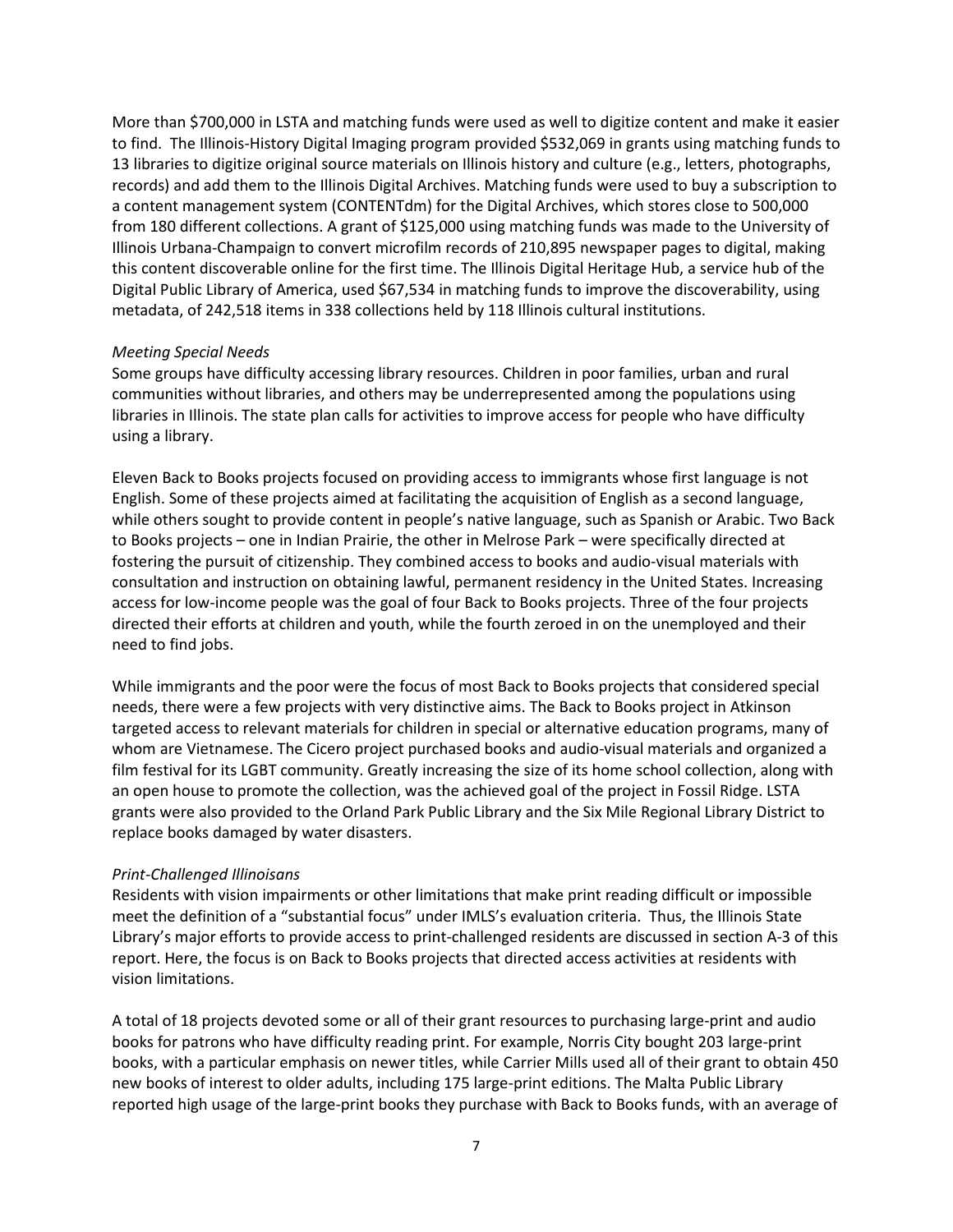3-5 checkouts per item. Among the more interesting Back to Books projects was the Reddick Public Library District's monthly book and reading program for memory care center and nursing home residents with dementia. Books on various countries around the world were used to encourage travel memories. Reddick was able to report measured improvements in levels of communication and understanding among those who participated in the program.

#### Access through Collaborations and Networks

ISL used mostly match funds to support access for libraries across the state to online catalogues. Match funds totaling \$710,145 covering the last two years of the review period were dedicated to operating the Catalogue Maintenance Center (CMC), which is administered through the Illinois Heartland Library System (IHLS) for the entire state. The CMC improves online catalogue resources through creation of full bibliographic records and elimination of duplicate records. In addition, IHLS received \$10,630 in federal funds to purchase accounting software to support billing and receiving for the 1,200 libraries that are members of the ILLNET/OCLC network. Support was also provided, using \$287,242 in federal dollars, to IHLS' Sharing Heartland's Available Resources Equally (SHARE), a consortium that integrates online catalogues across its 473 member libraries, many of them located into remote, rural areas whose access to resources would otherwise be quite limited. Sixty-nine new libraries were added to the SHARE consortium in FY 15. For the same time period, match funds of \$104,960 were used to pay for the services of The MARC of Quality, a data processing service based in the Florida that updates online catalogue holdings.

# Goal 2: Providing experiences to support lifelong learning (Achieved)

ISL's lifelong learning goal emphasizes four priorities: 1) give direct support for education and learning, 2) provide opportunities for professional development for librarians, 3) develop local partnerships that address issues for the greater good, and 4) support activities that accommodate diverse learning needs, especially of those with limited literacy skills.

# Direct Support for Education and Learning

All of the Back to Books projects served an educational purpose simply in the sense that the possibility for learning was enhanced through access to more books and audio-visual materials. Some fourteen projects, however, had a more explicitly educational intent. For example:

- Eighty-nine people participated in computer classes that the Maywood Public Library organized to complement the computer books and audio-visual materials purchased with LSTA funds.
- At the Polo Public Library, six staff members learned how to help parents and caregivers prepare their children for reading from the new children's collection.
- Patrons of all ages got to work with the scientific method through their participation in a half dozen hands-on programs that the Julia Hull Public Library conducted to provide exposure to the 115 books and 19 DVDs they acquired through Back to Books.
- Four students joined the new writing program at the Bradley Public Library, as part of the library's effort to support the Common Core Standards.

Education and learning were the dominant purpose of another ISL grant program funded through LSTA. Project Next Generation (PNG), with grants provided in all three years of the review period, supported activities that used technology and social activities to engage at risk students, mostly (although not exclusively) in  $5<sup>th</sup> - 8<sup>th</sup>$  grades, in learning that supplemented their schoolwork. Twenty-seven public libraries participated in PNG. The majority of these (16) received funding in all three years, thus enabling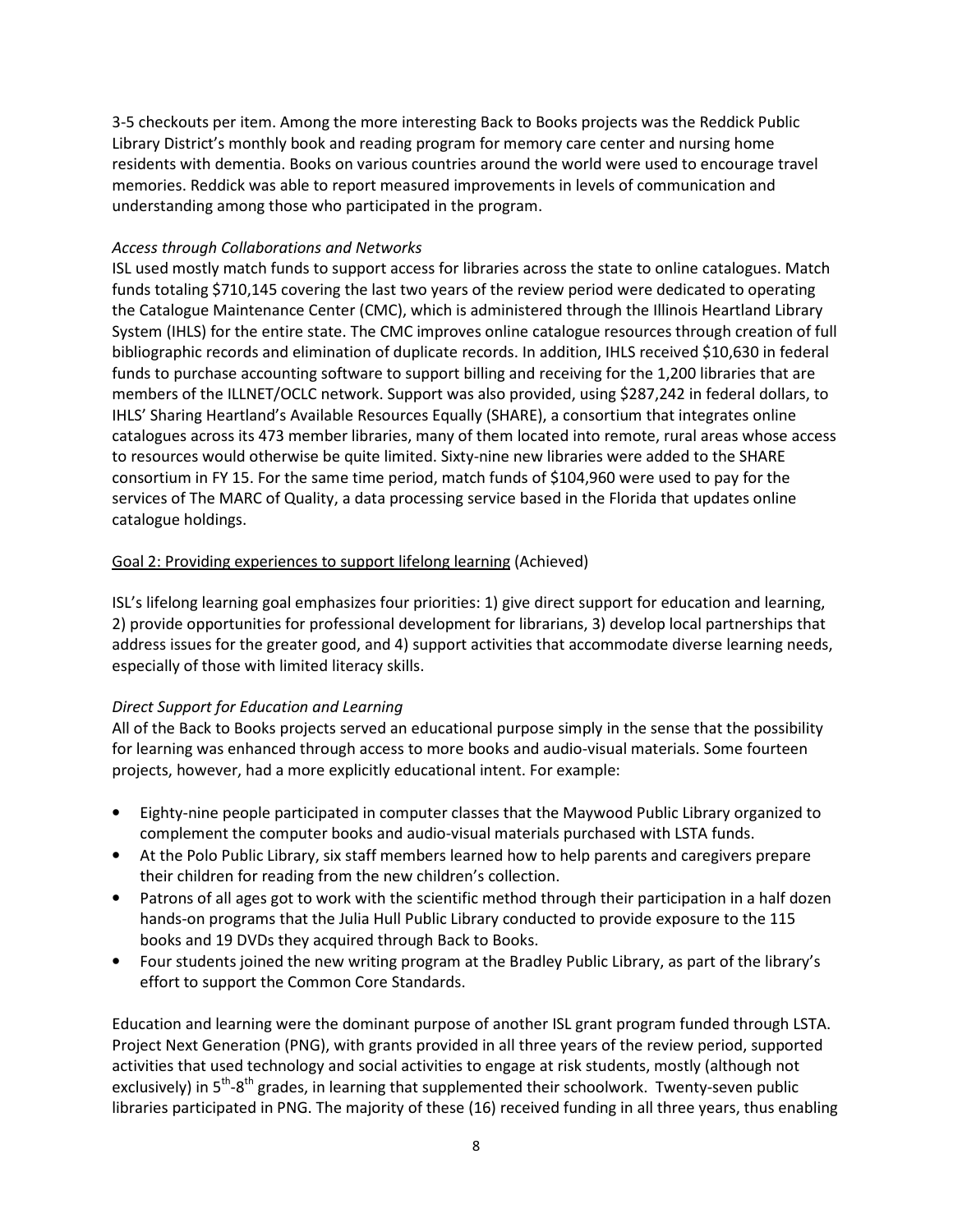them to build on their efforts from one year to the next. Another three received funding across two years. Projects occurred during the school year, and some also continued through the summer.

It is impossible to determine the total number of youth who participated in Project Next Generation based on the way projects reported their work. All projects offered multiple program sessions. Some reported the total number of individuals involved in the project overall; others reported only the number of individuals participating in each session. Also, multi-year projects typically did not attempt to provide an unduplicated count of participants across time. Considering these limitations, a rough estimate of the total number of participating individuals would be in the neighborhood of 2,000. Projects varied dramatically in the size of their participation numbers. Some served in the single digits, while others claimed to reach hundreds, at least with some of their project components. What might account for these differences is not certain, although capacity limits in terms of equipment use was likely one factor. A few projects reported impressive gains in participation from one year to the next. For example, Carbondale Public Library showed an increase of 29 students in its target  $5<sup>th</sup>$ -8<sup>th</sup> grade group between FY 2014 and FY 2015, Kewanee Public Library's Project Next Generation grew from 13 in FY 2015 to 99 in FY 2016, and Mississippi Valley grew by 13 percent between FY 2014 and FY 2015.

By and large, projects did not report clear, measurable outcomes for their learning objectives. When they did report outcome data, it was typically along the lines of a statement that a goal – for example, improve technology skills or learn a new skill – had been attained, without providing information on how the goal was measured.

What may be more interesting is the two types of Project Next Generation programs that emerged. The majority of programs took an eclectic approach. These programs exposed students to different types of technology, where the technology was often used as an enjoyable or engaging way to foster social development. For example, the Carbondale Public Library program in FY 2014 offered sessions on photography, Earth Day, and video games; program mentors specifically focused on students' socialization and their level of confidence. The other type of program sought to produce experiences that were less varied but more coherent from a learning perspective. Some examples will show how this worked:

- Across three years of funding, Beardstown, which has a large Hispanic immigrant community, used computers, software, and copying/printing equipment to facilitate students' investigation of the history of their community and families.
- Elmwood Park, a Chicago suburb, focused on ways in which technology could be used to create art, such as photography, videography, and music.
- Engaging students in activities designed to reinforce and complement school-based learning, such as in reading, writing, and math, was the purpose of Kankakee's Project Next Generation.
- During one year of its project, Sparta, a rural community in southern Illinois, created "Flight University," which was an opportunity for 10 to 12 year olds to learn about aviation, with cooperation from the local Civil Air Patrol.
- LaSalle created an opportunity for middle school students to learn about evaluating information provided by the news media, civic freedom, and deciding what to believe.

These projects all deliberately fostered social development, but they do so under the aegis of clearly defined learning objectives.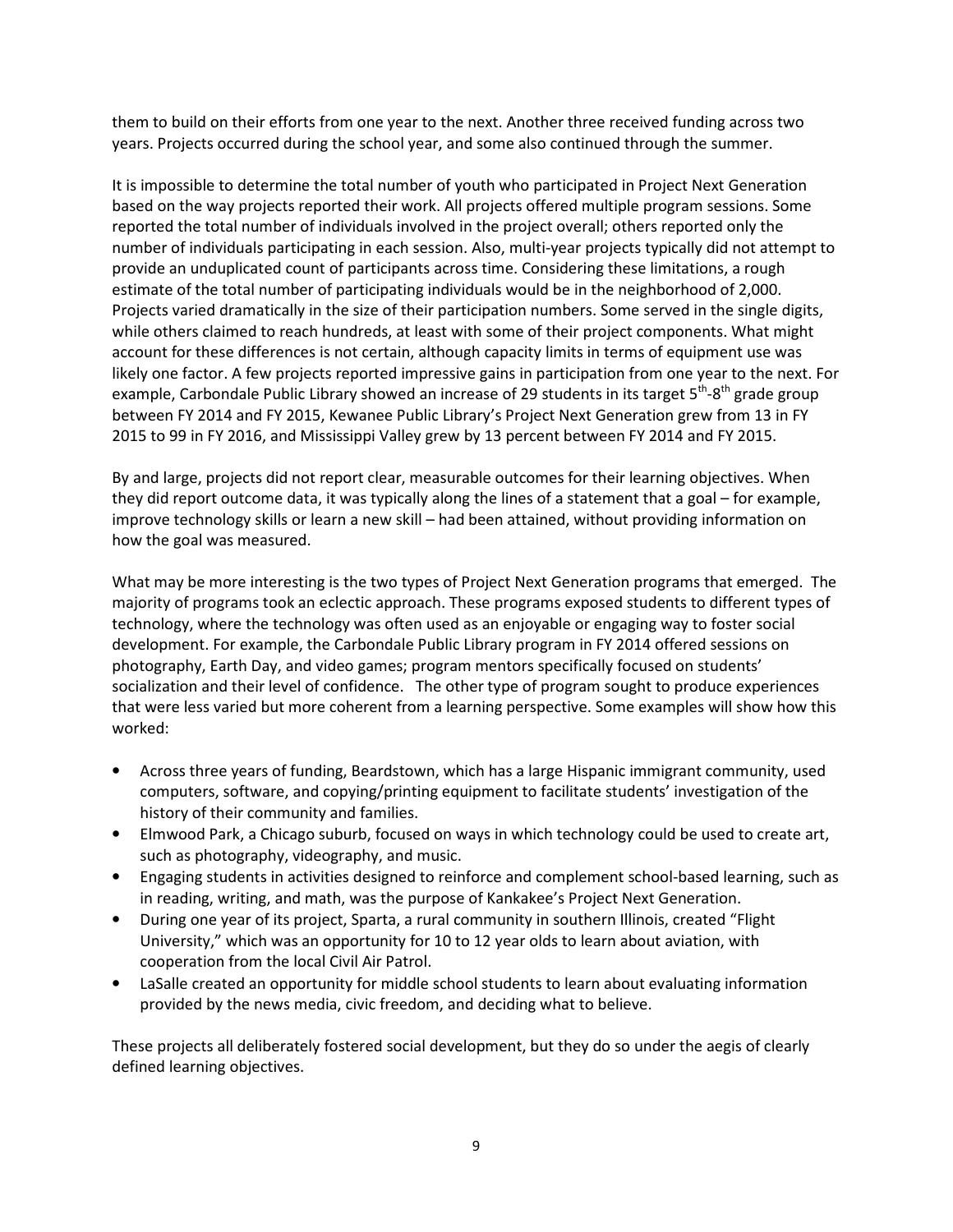#### Professional Development for the Library Workforce

During the review period, ISL used \$403,019 in LSTA funds to provide the state's library workforce with several opportunities for professional development. ILEAD U 2014: Innovative Librarians Explore, Apply and Discover was the fourth cohort of Illinois librarians since 2010 to participate in this nearly year-long creative opportunity to develop skills in the use of participatory technologies. Thirty-four librarians from 25 libraries of varying types formed seven teams to train together and develop interlibrary projects using technology to increase public engagement. An external evaluation found that participants in the 2014 cohort had higher self-reported gains in learning and use of training content compared to the previous three cohorts. Staff from 14 library agencies in other states got to observe the training in the expectation that ILEAD would be replicated in their jurisdictions in the future.

In 2015, ISL conducted a forum on how libraries can assist persons with Autism Spectrum Disorder (ASD). Eighty-two individuals from all types of libraries and some community service agencies heard from experts from around the country on what libraries are doing to adapt and improve their services for this population. A post-forum survey showed that large majorities of participants found the content helpful to very helpful and that the forum boosted awareness of the types of community stakeholders who need to be involved in developing these services and increased librarians' inclination to begin developing or further develop supports for persons with ASD.

In 2015, ISL convened another cohort for its long-running intensive leadership training program for librarians, Synergy. Twenty-nine competitively selected librarians attended three three-day training events, where participants are challenged to develop their leadership skills. Fifty public library directors from across the state attended ISL's Statewide Public Library Management Institute (SPLMI). The Institute provided six days of training for directors on legal issues, budgeting, policy development, program development, disaster planning, building safety, leadership, customer services, and personnel management. Illinois Librarians were also able on a continuing basis to learn from ISL's Continuing Education for Librarians program. Through webinars and self-paced courses on WebJunction, 808 librarians accessed over 2,000 courses between July 2015 and June 2016.

#### Local Partnerships

Illinois State Library's literacy projects emphasized multi-party local collaborations and are discussed in the next section below. Some of the Back to Books projects used collaboration to advance the interests of their communities. The projects in Indian Prairie and Melrose Park were designed to mobilize interest in helping immigrants in their communities with citizenship. The same could be said of Cicero Public Library's support for the LGBT members of their community. In all three of these cases, the libraries worked with other local organizations to achieve a common goal for the community. Many Project Next Generation initiatives also used a collaborative approach to help their communities address the special needs of less advantaged youth. For example, Champaign's initiative drew on experts from several different local organizations to provide technology instruction to low-income youth. Mississippi Valley Library District executed its project in partnership with the St. Louis Science Center, and there was reason to believe that this partnership would endure beyond LSTA funding. The Decatur PNG collaborated with neighborhood associations, youth sports leagues, and after school programs. A number of PNG projects used mentors from local organizations to teach particular skills and provide social support for participating youth.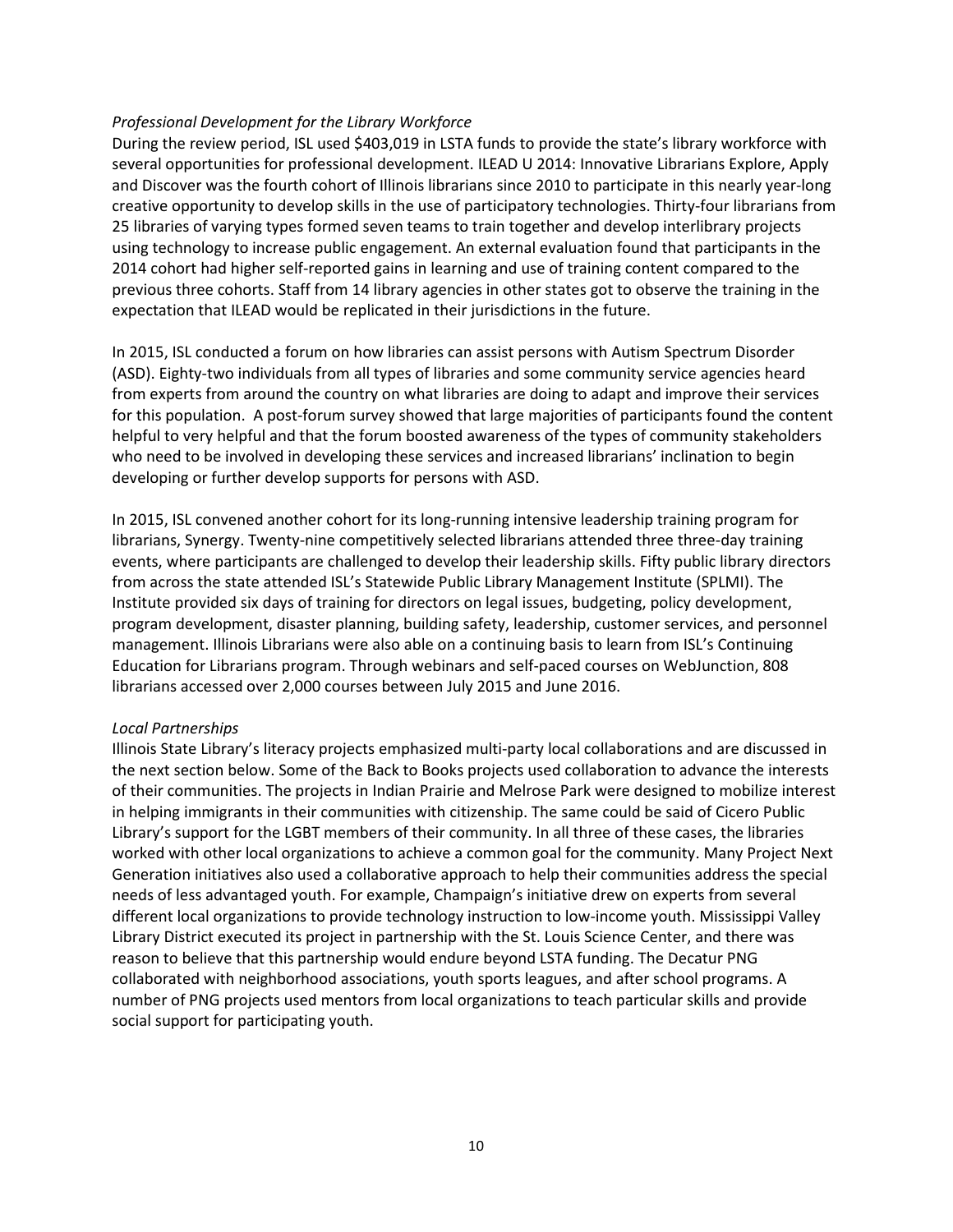#### Teaching Literacy

One of ISL's LSTA-supported endeavors in FY 2014 provided \$243,100 (plus a \$63,260 match for one project) in funding to eight projects that addressed the literacy learning needs of particular groups. All of these projects were rooted in partnerships of greater or lesser extent.

- Harrisburg Public Library received two grants, one to work with adults with literacy needs, and the other with parents and their children. In the adult initiative, qualified participants from a local Job Corps were trained as volunteer tutors who worked with some 60 low-income young adults struggling with reading and math. Four of those tutored went on to earn their GED, and of 41 who were pre and post tested, sixteen showed improvement. The family literacy program used the Parent and Child Together Activities model to help six low-income parents and their fourteen children promote learning. There were no measurable results reported for the family program.
- LSTA funds were used to support Adult Learning Partners, a 27-year old program housed within the Robinson Public Library. In this initiative, Robinson, along with three other public libraries in the area, trained volunteer tutors from the Robinson Correctional Center to provide literacy instruction for adult learners 17 years of age or older. One hundred and seven volunteer tutors worked with 177 students, most of them inmates in the correctional center. Although this resulted in over 7,800 hours of literacy instruction, no data were provided on its effects.
- The Waukegan Public Library received three grants. One, in which Waukegan partnered with 18 other libraries and organizations in the region, involved 94 volunteer tutors who used an evidencebased literacy curriculum to help 302 adult learners with their basic reading, writing, and math skills. Out of the 302 participants, 101 showed measured gains in learning as a result of 1.5 hours of literacy instruction per week. Waukegan received two grants for family literacy activities, one for families needing to improve their English language skills, and the other for families with non-ESLrelated literacy needs. The ESL program, which was a partnership with Round Lake Public Library, involved 34 adults and 46 children, and while skill increases for these families were reported, how these gains were measured was unclear. The non-ESL family literacy program was a collaboration with Literacy Volunteers of Lake County, the College of Lake County, and North Chicago Public Library. It served 21 families, and again, while skill improvements were reported, how these improvements were measured was not specified.

#### Goal 3: Creating a Reading Culture (Achieved)

This goal has four objectives: 1) engage readers of all ages and abilities, 2) create partnerships that promote reading, 3) develop reading programs for audiences with special needs, and 4) provide services and resources to encourage reading in underserved urban and rural communities.

# Reading for Everyone

The Back to Books initiative was the Illinois State Library's principal commitment to furthering reading for all ages. The initiative has already been described at some length above. What may be useful here is to focus more specifically on activities, beyond collection enhancement, that libraries with BTB grants used to bolster reading in their communities. The types of activities employed fall into five categories, and some libraries resorted to more than one type of activity.

Twenty BTB grantees used what might be considered traditional methods to call attention to their enhanced collections. These methods consisted of book displays, newsletter and local media announcements, Facebook postings, letters to patrons, and highlighting the new books in the course of other library staff business. Another seven libraries organized specific events to promote their new collections. For example, the Nokomis Public Library hosted a Good Book for Dessert event at which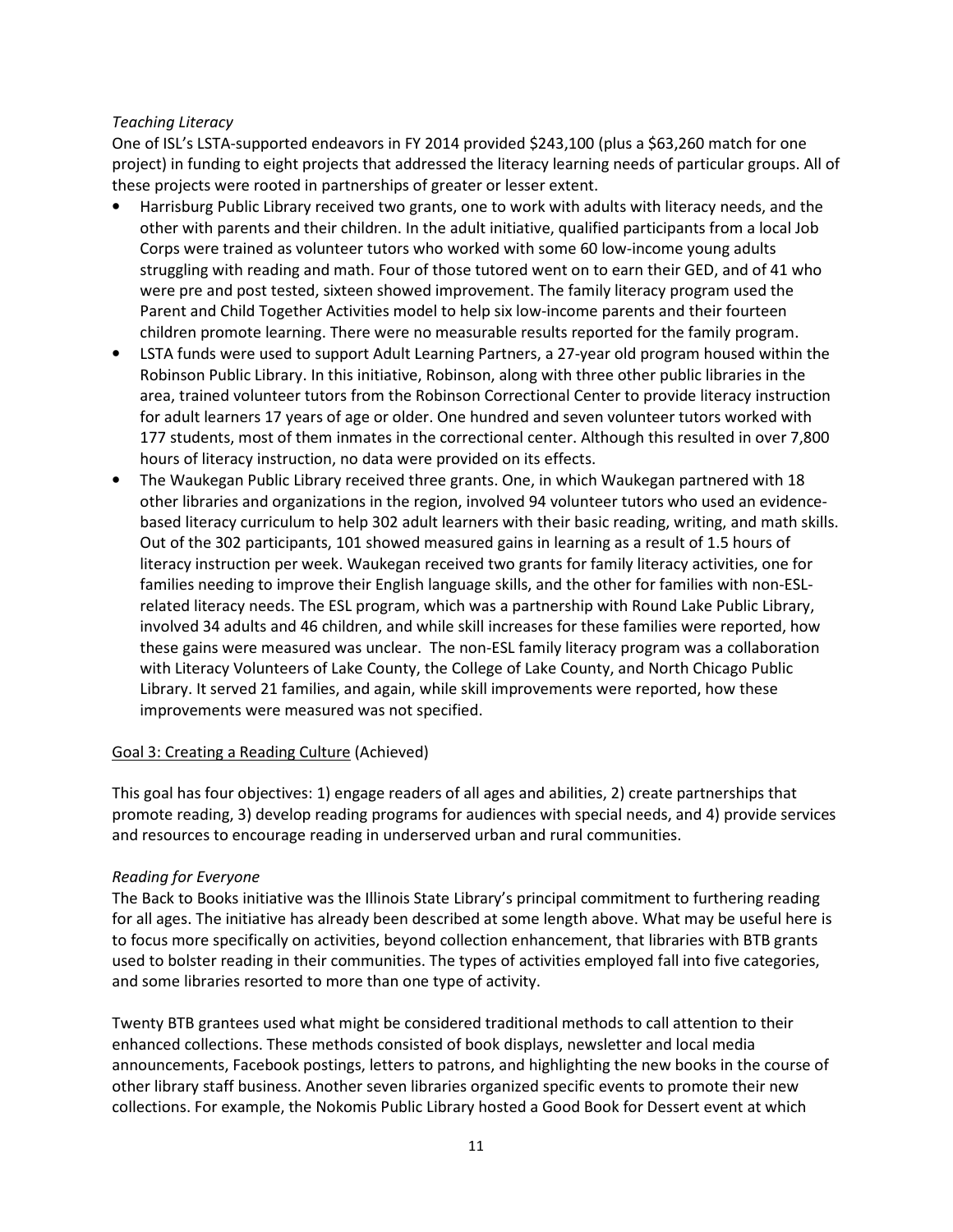their new audio and large-print books were promoted, and cake and drinks were served to those who attended. Three grantees used contests to entice use of their collections. These were targeted at children and youth. Two involved either keeping a public record of how many books from the collection each child read, and the third used a guessing game to encourage children to access its new biography collection for K-5 students.

By far, the method used most often to try to get people to check out new collections was to connect a collection, typically on a particular topic or range of topics, to a program or series of programs in real time on the same topic or topics. Sixty-three libraries employed this method. Programs generally took two forms. One form specifically incorporated new books or content from new books in the program itself. The other was more general, with the program covering the same topic but not invoking specific books from the collection. An example of the first type was Heartland Community College's purchase of books for its course on western civilization since 1500. The books were specifically promoted by the college library as worthwhile resources for the students to use in meeting course requirements. An example of the second type was a series of educational programs on health topics organized by the Charleston Public Library. The series generally referred to the library's new "get healthy" collection but did not specifically incorporate items from the collection in presentations.

The fifth category of reading promotions consisted of more novel or unique approaches. The Lake Villa Public Library District visited local businesses with its mascot, a fiberglass cow, and posted pictures of the visits on social media in order to call attention to the new collection of 48 books on starting and running a business. The Bloomingdale Public Library organized an opportunity on the ground floor of its facility for local literacy service providers to set up tables to explain their services to new English speakers in the community. This activity went along with the library's new collection of ESL materials. The Fossil Ridge Public Library promoted its new homeschooling collection by arranging an open house at which all 307 new books were laid out on tables for the 85 people in attendance to review.

#### Promoting Reading through Partnerships

Back to Books projects mostly fostered reading through their own initiative. Many projects had some partners, but they were usually individuals who made presentations at programs. And their presentations were typically designed to provide information rather than to encourage reading per se. However, there were exceptions to these norms, in which a library joined with one or more other community partners for a pro-reading purpose.

- Sallie Logan Public Library partnered with local craftspeople to promote community engagement with the library's new collection of 287 crafts books. The library reported a 78% increase in the circulation of nonprofit books by the second month of the project.
- Lake Villa Public Library partnered with the local Chamber of Commerce and Small Business Development Center to encourage local people to use the library's new collection of 48 business books.
- The Moline Public Library teamed up with a Lowe's Home Improvement Center and a True Value Hardware to promotes use of the library's new collection of 165 books and 29 DVDs on home improvement topics. Three-fourths of the materials were checked out during the six-month project.
- Eastern Illinois Community College partnered with a local talk radio show to launch Just READ It, a program to encourage local people to check out the library's new varied collection of books and audio-visual materials. The library experienced an 18.5 percent increase in patrons during the project.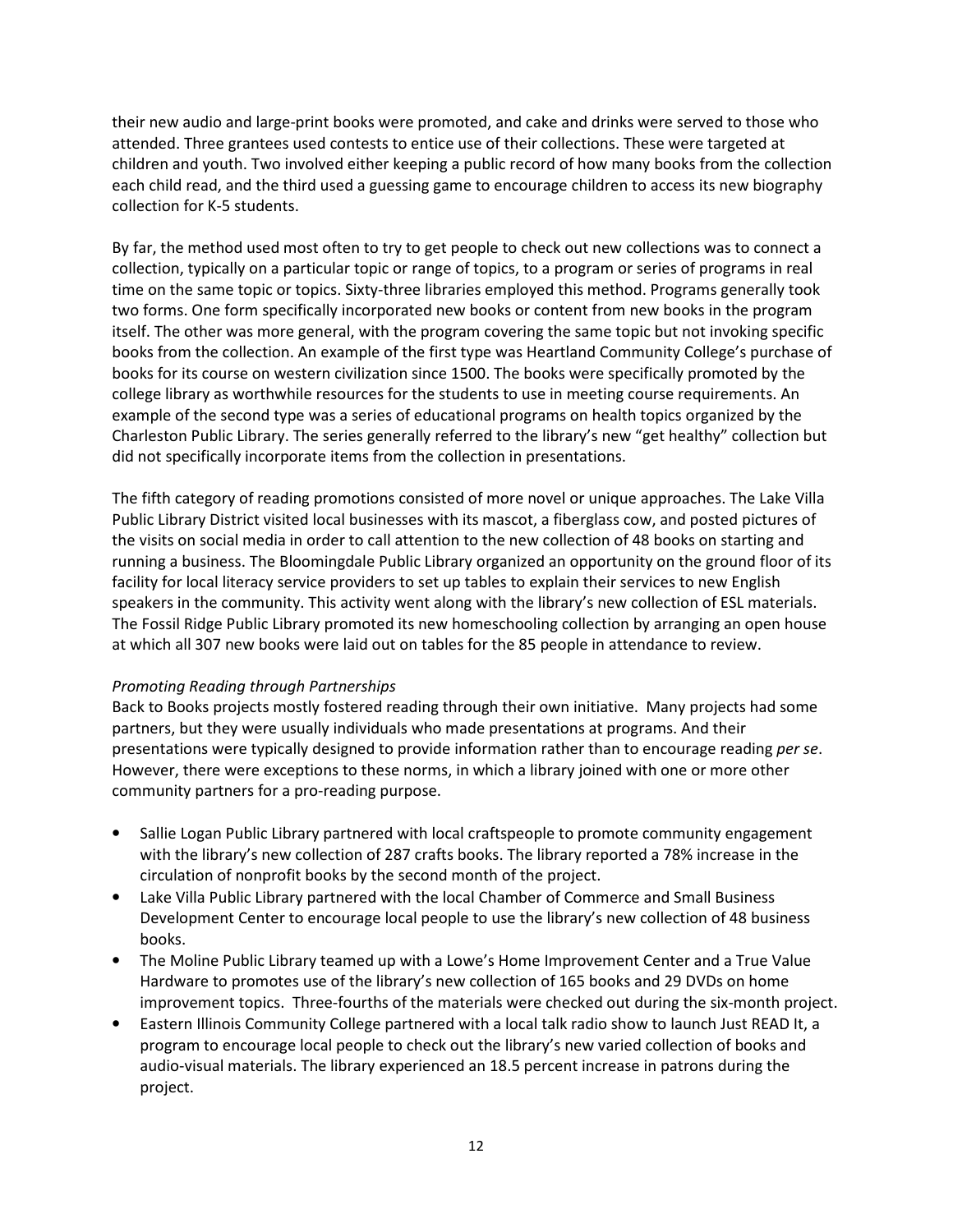#### Audiences with Special Needs

Many of ISL's efforts to foster reading among groups with special needs have already been described. All Project Next Generation initiatives were directed at low-income youth. Likewise, all of the literacy projects discussed under "Teaching Literacy" above were aimed at people with low or limited literacy. In addition to those projects, eight Back to Books projects sought to boost literacy levels among adults, typically English language learners. Many of these adults would likely have had limited incomes as well. Seven Back to Books projects also included reading opportunities specifically for low-income people among their objectives. As previously noted, 18 Back to Books projects all or in part used grant funds to purchase large-print and audio books to meet the needs of the print-challenged, usually senior citizens. Eleven of the Back to Books grantees were colleges who used grant funds mostly to meet student needs; in one case, a college developed a book collection that was also accessible to the surrounding community. Early childhood literacy was the focus of three projects. All told, efforts targeting special needs, not counting those specifically focused on people with disabilities, which will be discussed later, involved \$1,255,357 in grants across the three years, or 5% of total funding. If programs for those with disabilities are included, the proportion of funding committed to all special needs represented 25% of the total.

#### Reading for the Underserved

It is not possible to specifically identify underserved urban and rural communities that were helped by support from ISL through funding provided by LSTA. That said, the vast majority of rural and urban libraries that received grants were in locations with larger than average low-income populations and/or larger than average senior populations. Rural libraries appeared likelier to serve more older people and urban libraries more low-income people, although undoubtedly there were older people who were also poor in both types of locations. For people with limited income, public libraries would be about the only way to obtain books and magazines. Out of the 27 Project Next Generation initiatives, nearly all of which entailed interacting with "cool" technology to foster engagement with the written word, nine were in rural locations and nine were in urban locations. Across all grantees for all three years, 45 libraries in rural communities secured one or more grants, while 21 libraries in urban communities were funded.

It may be worth citing a few examples to show how funds were used to foster reading engagement in urban and rural areas whose residents might otherwise have had difficulty gaining access to materials:

- Champaign's Project Next Generation initiative was specifically focused on low-income youth, and its Back to Books grant was directed at one library branch located in an area with a high number of low-income African American youth.
- Waukegan received support from all three of ISL's main LSTA-funded grant programs: Back to Books, Project Next Generation, and Literacy. Its activities under all three of these efforts were aimed at fostering reading literacy among the more than half of its population who are Hispanic/Latino, and many of whom are also low-income.
- Waukegan used its Back to Books grant to encourage reading through its adult book club. This was something of an exception to the norm. Most book clubs – 8 out of the 12 identified in grantee reports – were located in suburban areas.
- Galatia in rural southeastern Illinois held book talks, with the help of a local high school English teacher, to encourage students whose desire to read may have slackened. Students were able to earn extra credit by participating. The talks focused on books that had recently been made into movies.
- Red Bud, located in rural southwestern Illinois, used Back to Books funding to expand its collection of large print, audio, and adult fiction and nonfiction books to meet the needs of its older patrons.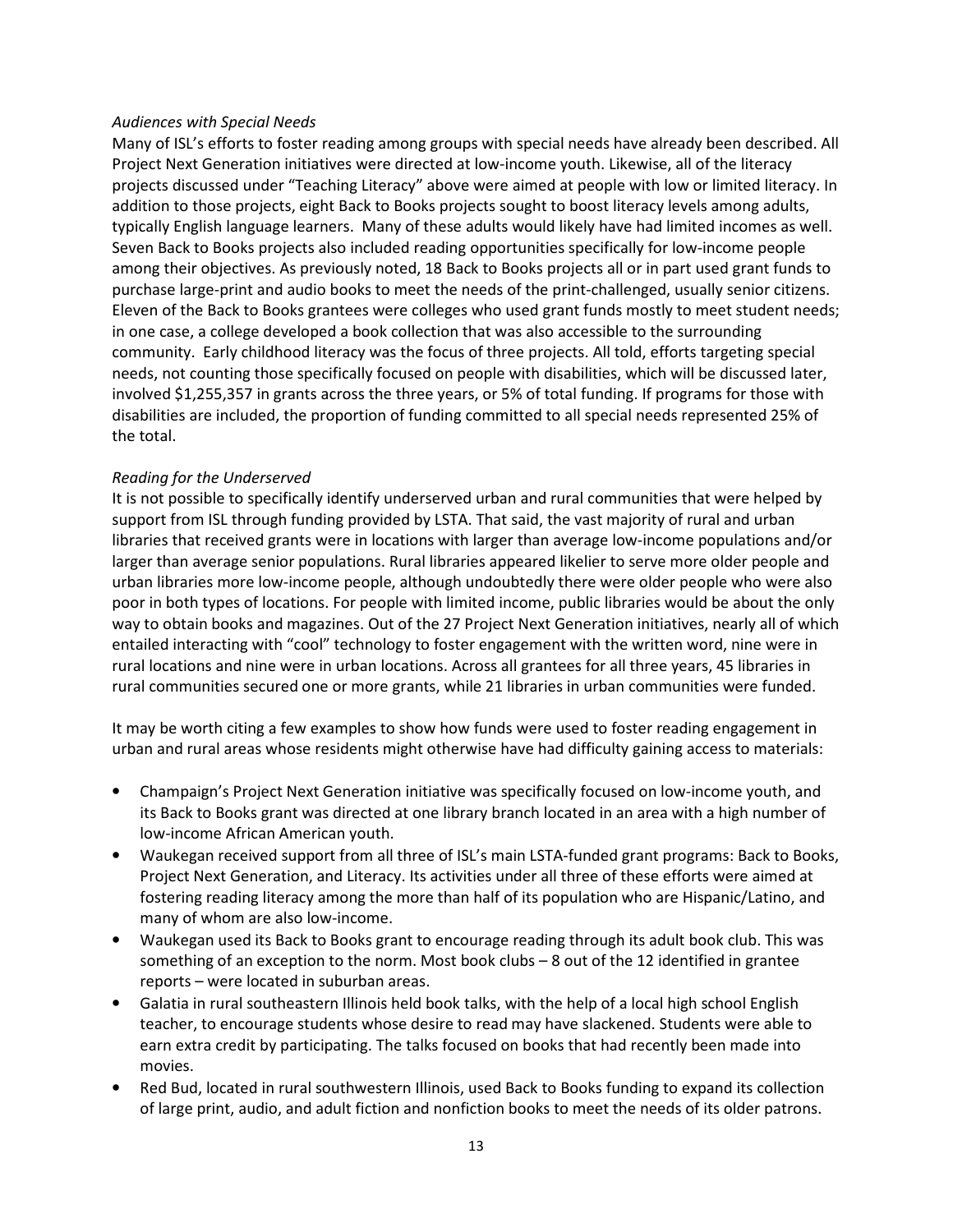• Located in a rural area west of Northern Illinois University in DeKalb, the Malta Public Library was able with Back to Book funds to purchase twice as many audio books for senior readers with vision difficulties than it has anticipated, owing to its success in obtaining a 50% discount from the publisher.

Illinois residents who are print-challenged would likely have had to go without reading materials were it not for ISL's investment in Talking Books and Braille Services. This effort will be discussed below in Section A-3.

#### Goal 4: Using Innovation and R&D (Partly Achieved)

Four objectives have defined ISL's pursuit of its goal to produce highly quality library and information services through research and discovery, best practices, innovation, and engaging strategies: 1) test new approaches to more fully realize the first three goals regarding access, lifelong learning, and reading, 2) engage users, particularly through the online environment, in evaluating trends impacting libraries, 3) encourage innovative ways to meet the library needs of people from diverse geographic, socioeconomic, and cultural background; and 4) seek out bests practices to improve the quality of and access to library and information services.

#### Testing New Approaches

Both the Back to Books and Project Next Generation initiatives represented creative ways to engage the wide cross-section of Illinois residents in reading and learning. In both cases, the traditional more passive role of the library as an accessible repository of content was replaced by a more proactive role in which access was usually linked to larger purposes. Many Back to Books projects used the library as a vehicle for social development based on the particular interests of a community – from citizenship preparation for immigrants to guidance on making home improvements. The interests varied because communities vary. The intent was to get libraries to think beyond just providing access to seeing access as a pathway toward meeting other community needs. Project Next Generation featured the library as a context for motivating less advantaged youth to see potential for themselves in the technological future. The several literacy projects, while limited in their geographic reach, were direct interventions to foster the development of human capital, in this case among people whose limited literacy skills needed strengthening.

ILEAD U and the forum on serving persons with autism spectrum disorder (ASD) were innovative actions to better prepare librarians for effectiveness in the changing world in which we live. Communication and information access are being dramatically changed by technology, which shifts and morphs with each passing day. ILEAD not only showed librarians what's on the changing menu of technologically mediated communication, but how to use these technologies to facilitate the meeting of people's needs for information and connection. The ASD forum introduced libraries to a growing underserved population whose development and better integration into society libraries are in good position to facilitate.

#### Evaluating Trends

ISL used \$179,682 in LSTA funds to contract with Counting Opinions to collect and analyze data on Illinois libraries for each year of the review period. Through Counting Opinions' products, public libraries were able to conduct and upload performance assessments and then have access to real-time data for their own purposes. ISL used Counting Opinions for two statewide data collections: Illinois Public Library Annual Report (IPLAR) and ILLNET interlibrary loan statistics. The number of public libraries uploading their performance data for IPLAR was 637 in fiscal 2014, 638 in fiscal 2015, and 643 in fiscal 2016 –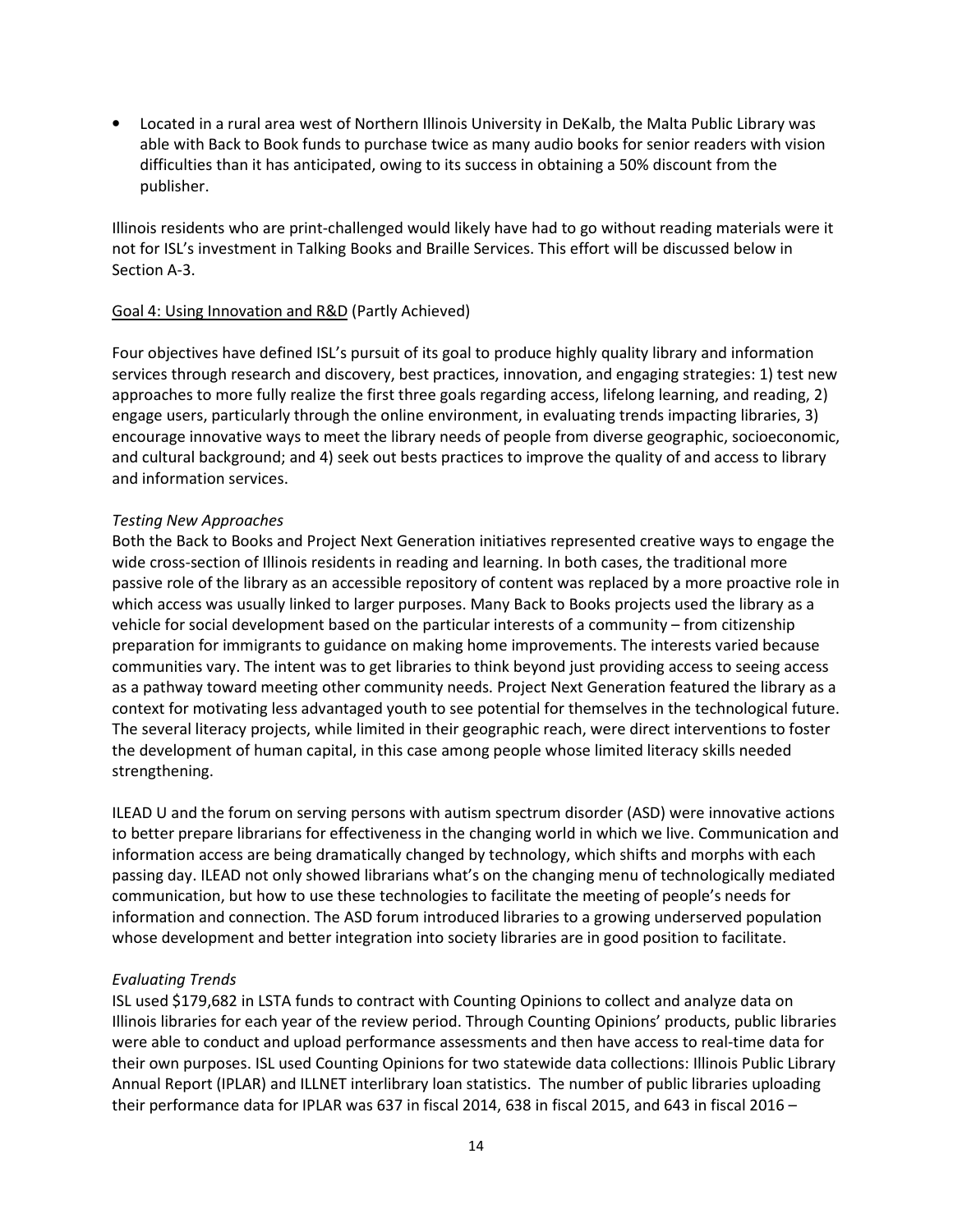essentially all. The number of public, academic, school, and special libraries that provided interlibrary loan data was 700 in fiscal 2014, 477 in fiscal 2015, and 1,844 in fiscal 2016.

In the second year of the review period, ISL used \$60,000 in state match funds to subscribe to Edge, an online management and leadership tool for public libraries developed by the Urban Libraries Council with support from the Bill and Melinda Gates Foundation. Edge sets benchmarks for public access technology in the areas of community value, engaging the community and decision makers, and organizational management. To receive a state funded per capita grant in fiscal 2016, public libraries were required to complete the Edge assessment, and all public libraries participated. The assessment describes the current state of a library's technology and provide guidance on how to improve its accessibility and useful to the community.

#### Innovation to Meet Diverse Needs

ISL's efforts to use creative ways to meet the needs of Illinois residents from diverse backgrounds have already been amply described above. To reiterate, Back to Books, Project Next Generation, and literacy initiatives all were specifically designed to accommodate needs of different groups of people. Both Project Next Generation and the literacy projects were specifically for particularly underserved populations. Back to Books did not specify groups that should be served, but communities through their own initiative devised programs that took into account the needs of their particular populations, including those with limited access to or experience in using the public library. The forum on library services for persons with Autism Spectrum Disorder was also an innovative way to raise awareness and understanding of the special needs of this population. It did so by not just providing information, but also by convening librarians together to discuss relevant issues and develop a sense of common purpose. And then, we will be considered in detail later in this report, ISL devoted considerable resources to providing statewide access for people who are blind or have significant vision limitations, a group that might otherwise by marginalized in the information economy.

#### Improving Quality

Both the Counting Opinions Initiative and the Edge assessment sought to generate information that the ISL and individual libraries can use to evaluate their work and make improvements in the quality of the services they offer. ISL also used \$78,967 in LSTA funds to pay for the services of a consultant to support the state's online system for libraries to certify their compliance with state statutes and statewide agreements on interlibrary cooperation and resource sharing. All libraries participated in the certification system.

For two of ISL's professional development initiatives for librarians, evaluations were conducted that provided useful feedback on the usefulness of these programs. ISL conducted its own evaluation of Synergy, its intensive leadership training program. That evaluation produced findings consistent with prior evaluations showing the program to be perceived as highly beneficial, as a form of personal development, for the librarians who get to participate in it. An independent evaluation of ILEAD U was conducted by the Institute for Legal, Legislative, and Policy Studies at the University of Illinois Springfield (UIS). UIS has been the evaluator of ILEAD since it started in 2010. As previously noted, the evaluation of the 2014 ILEAD program found that participants reported more learning and use of content from their training experiences compared to previous cohorts.

While during the review period ISL invested in some very important efforts to evaluate and improve the quality of library services in Illinois, most of the initiatives it supported with LSTA funding and/or state matching were not subject to systematic evaluation. The project reporting system has improved since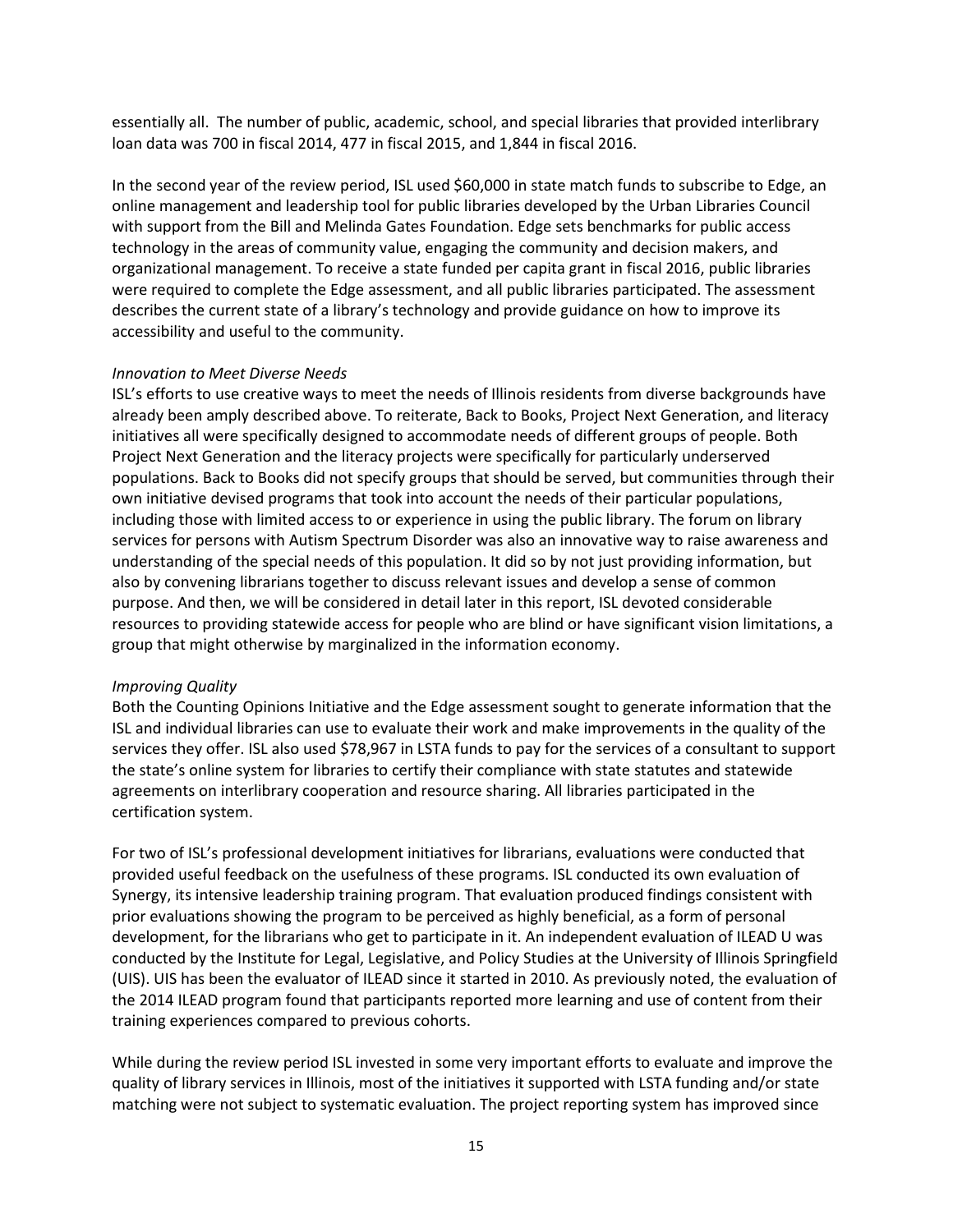the state's last LSTA evaluation. However, there is still no consistency in how grant recipients report on the effects of their projects. Findings were often limited to impressions (e.g., patrons are excited about the new collection) or counts (e.g., number of people attending a program), which, while meaningful to a degree, are not robust enough to serve as useful feedback in considering how to further improve library service quality.

# A-2. To what extent did ISL's FY 2013-FY 2017 planned activities achieve results that address national priorities?

During the review period, ISL provided grants that addressed all six of the "measuring success focal areas" and their underlying intents. Most attention was given to lifelong learning and information access, followed by institutional capacity. Economic and employment development, human services, and civic engagement were addressed, but not nearly to the same extent as the first three. Many activities addressed more than one focal area or intent. It should also be noted that, when completing progress reports, projects did not always accurately record their focus and intent(s).

#### Lifelong Learning

Of the 246 grants issued during the review period, 108 were either all or partly focused on lifelong learning. The intent to improve formal education was a focus of 18 projects. That includes all seven of the literacy initiatives, plus four Back to Books projects and three Project Next Generation initiatives. All four of the Back to Books Projected used funding to obtain books needed to meet the specific curricular requirements of institutions of higher education. Many other Back to Books projects aimed at increasing access to and use of reading materials useful to education (e.g., consistent with Common Core expectations), but these efforts did not appear to be aligned with specific educational objectives. While all of the Project Next Generation initiatives had an educational purpose, only a few were explicitly tied to middle or high school curricula. The most notable of these was Kankakee, which specifically focused on increasing reading, writing, and math skills.

Although improving formal education was the aim of relatively few projects, the same could not be said for improving general knowledge and skills, which was the intent of 100 of the funded projects. Included among these are 23 of the Back to Books projects and all Project Next Generation initiatives. It also covered ISL's efforts to provide access to reading materials through Talking Books and Braille Services, which will be elaborated on in the next section of this report.

How well grantees satisfied the intent to improve formal education or general knowledge and skills cannot be adequately assessed, since few projects attempted to measure their actual success beyond impressions of user satisfaction. The exception was some of the literacy initiatives, as described previously.

#### Information Access

Information access was the focus of 124 grants, half of the total grants awarded during the three-year review period. The vast majority of these efforts, 110, targeted increasing users' ability to discover information resources. Discovery was named as an intent of all Back to Books projects, the FirstSearch online search access available to all libraries in the state, and the WT.Cox subscription that provided searched serials access to state government. In addition, discovery was an important purpose of Beardstown's Project Next Generation, which encouraged students to use the library and online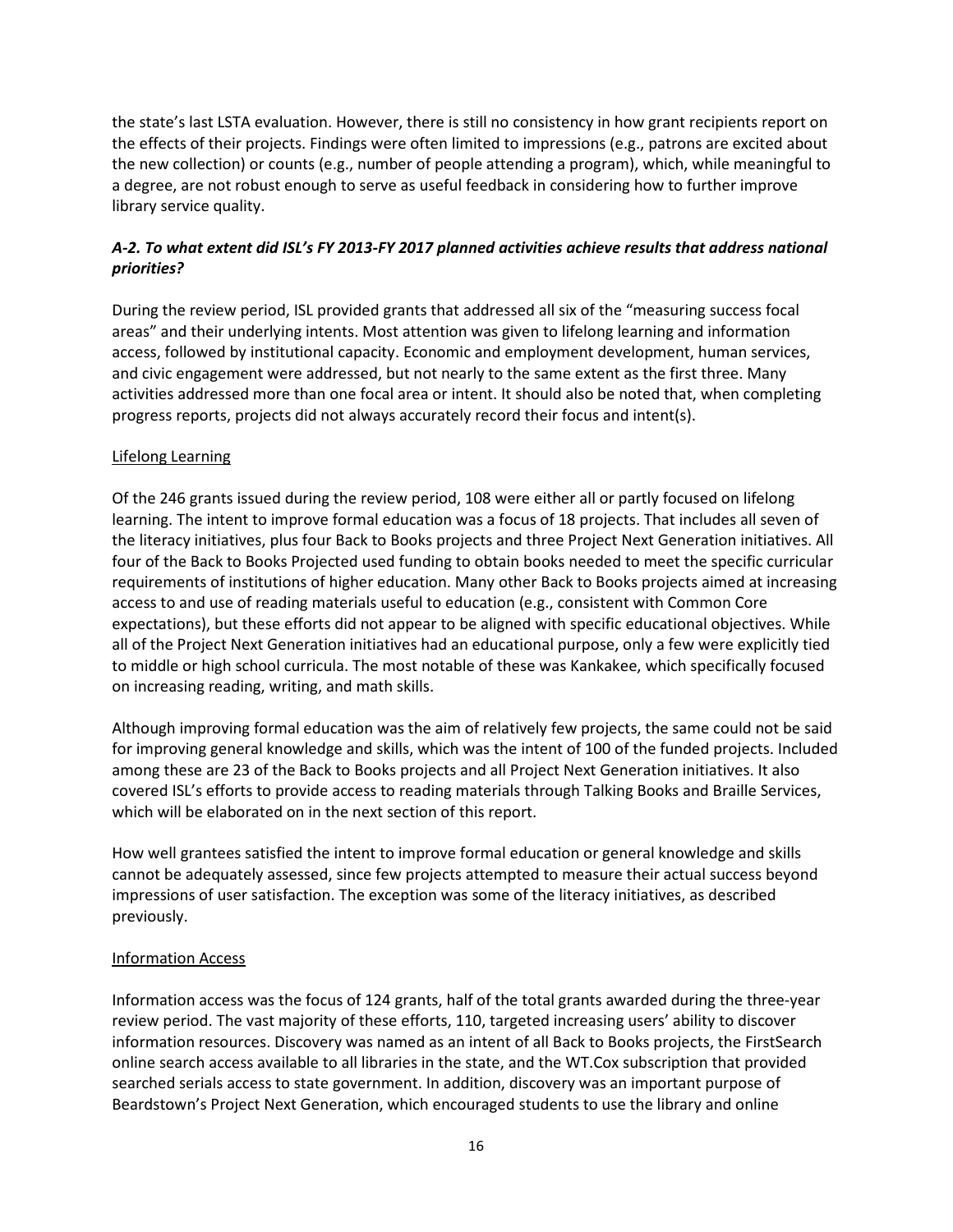searching to unearth information about the history of their community. Also, the 13 digital imaging projects supported by state match funds were an effort to digitize content to make it more "discoverable."

Obtaining information was, in a sense, an intent of most projects across the three-year period. However, only 15 projects specifically identified this as an intent of their efforts. This included the Talking Books and Braille Services projects that will be discussed below, the regional and statewide resource sharing delivery systems, FirstSearch, WT.Cox, the newspaper digitization project, ISL's acquisition of copper plates of maps of Illinois produced by U.S. Geological Services, replacement of two library's book collections destroyed by water damage, and Aurora's literacy project, which emphasized access to literacy resources.

#### Institutional Capacity

Enhancing institutional capacity within the broad library system in the state was the focus of 33 projects. Eight of these projects included among their purposes improving the library workforce. ILEAD, Synergy, the autism forum, attendance at the 2015 Digital Public Library of America conference (DPLAFest), management training for new library directors, and continuing education for librarians represented significant commitments to workforce development. While an unduplicated count of librarians who participated in ISL's workforce development activities cannot be calculated, in total these activities directly reached around 1,000 librarians during the review period.

LSTA and state match dollars funded twelve projects to improve physical and technological infrastructure. This includes subscriptions to FirstSearch and WT.Cox, the regional and statewide resource sharing delivery systems, statewide Talking Book and Braille Services (including submachine lending), online catalogue maintenance, support for the Illinois Digital Archives, the metadata project for DPLA, and a project by the Chicago Public Library to integrate its catalogue and other third party applications with its website.

Improving library operations was the intent of thirteen grants. The regional and statewide resource sharing delivery systems count here, as do Talking Book and Braille Services and catalogue maintenance. Also included are ISL's use of Counting Opinions and participation in Edge to facilitate library performance assessment, ISL's library certification program, and the use of MARC of Quality to update the catalogue.

# Economic and Employment Development

Improving library users' ability to use resources and apply information for employment support was included among the named intents of five grants. Three Back to Books grants focused on employability. Sauk Valley Community College used its funding to purchase print and audio books and DVDs to be used in its associate degree and certificate programs leading, in part, to qualification for local employment in area businesses. Astoria Public Library obtained non-fiction materials to provide better resources for people looking for employment. Bellwood Public Library purchases books on resume and cover letter writing, interviewing skills, job searching, and career exploration. The Aurora Public Library's literacy initiative was explicit about helping refugees and immigrants acquire English language skills that would make them more employable. Pekin Public Library's Project Next Generation used mentors to teach youth participants about the role of creative skills in the job market and the types of careers those skills can support.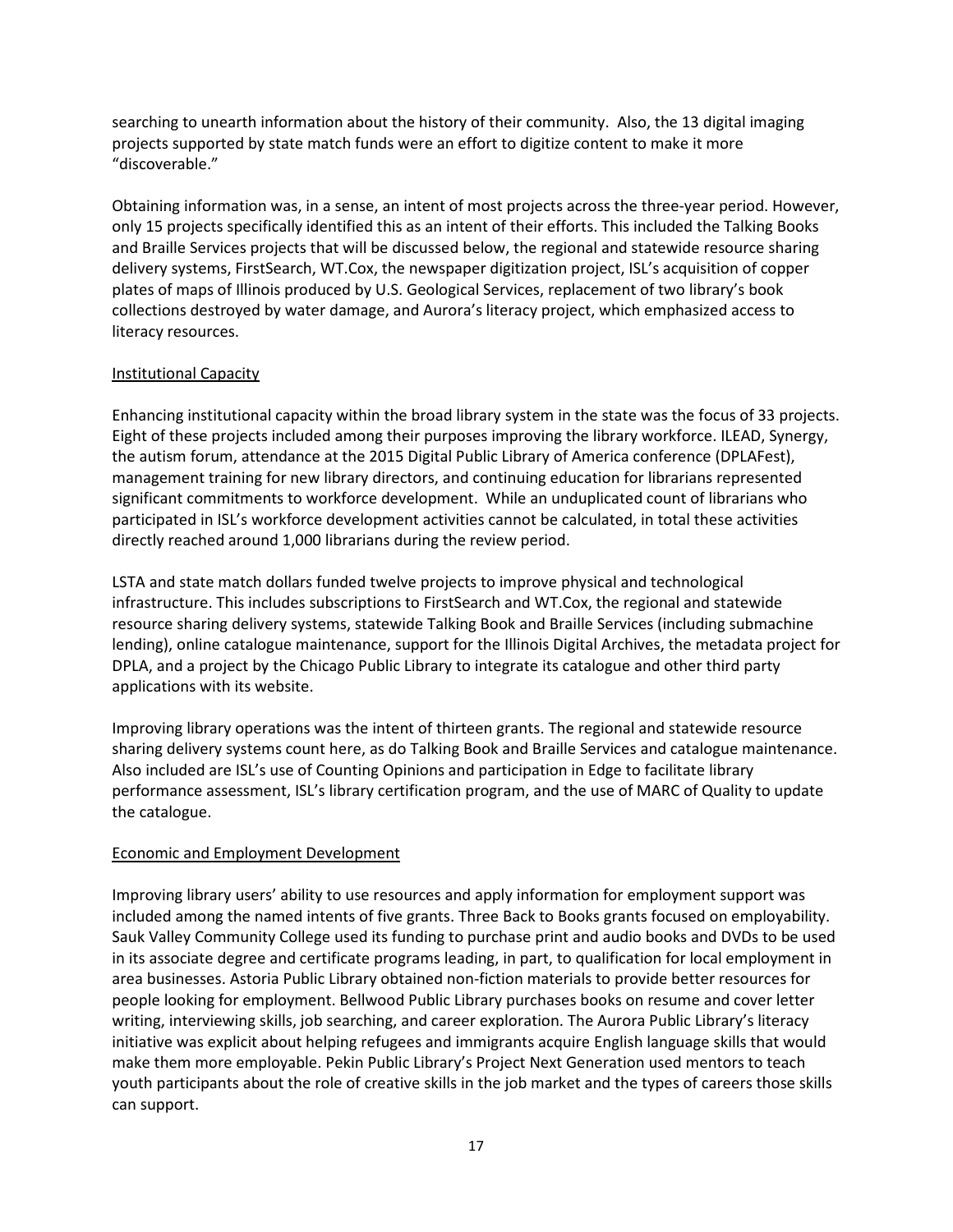Four grants explicitly addressed the focal area of economic and employment development. The WT.Cox subscription intentionally included access to business-related serials, including, but not limited to, transportation and agriculture, the focus of two state agencies. Lake Villa Public Library's Back to Books grant purchased books relevant to developing local, small, and home-based businesses and featured these works during programs at the local Chamber of Commerce and the Small Business Development Center. Sauk Valley's Community College Back to Books grant not only supported education that could lead to employment, it also gave attention to business development. The Zion Benton Public Library's Project Next Generation initiative introduced students to the topic of business management and encouraged them to contemplate becoming entrepreneurs.

#### Human Services

Eight grants supported activities associated with human services. Harrisburg's family literacy grant addressed all three intents within this focal area: one program used a hands-on experience to teach families about household budgeting; in another a university nutritionist taught families about food safety, good groups, exercise, and gardening; in a third program guest speakers spoke on parenting topics. The last two programs involved multiple sessions spanning several weeks. Health and wellness were the focus of two Back to Books Projects. The Charleston Public Library targeted the high level of obesity in its county by purchasing materials and conducting programs that encouraged healthy lifestyles. The public library in Hinckley purchases educational books and DVDs in support of the local Fitness and Nutrition for Everyone project. The two family literacy projects in Waukegan (one for immigrant families, the other for non-immigrant families) and the literacy project in Aurora used the Parent and Child Together activities model to further parenting skills. Parenting was also promoted through Back to Books grants to the Astoria Public Library and Pekin Public Library.

#### Civic Engagement

Six grants either all or in part focused on civic engagement. The most direct of these was Decatur's Project Next Generation initiative. Teaching about civic responsibility provided substantive focus for this project. One segment was devoted to learning about and understanding the unrest in Ferguson, Missouri. Another taught students about computer operating systems while engaging them in discussion and analysis of the 2016 presidential campaign and what issues they would like to bring before the local city council. LaSalle's Public Library's Project Next Generation taught students about becoming digital citizens, using e-learning applications and other technology to increase news and information literacy. The Back to Books grants for the Indian Prairie and Melrose Park Public Libraries were used to develop the citizenship skills of new immigrants and refugees. ILEAD, ISL's participatory technologies training program, was explicit about how these technologies can be used to bolster democratic capability.

#### A-3. Did any groups represent a substantial focus for ISL's Five-Year Plan activities?

Out of the ten groups listed in IMLS' evaluation guidelines, one received at least 10% of total resources (federal plus state match) during the three-year review period: individuals with disabilities. Out of the \$25,162,973 in expenditures, \$4,736,195 (18.8%) was devoted to services and programs designed to benefit persons with disabilities. Nearly 98% of spending went toward services for people who are blind or have related difficulties reading print. That included \$947,714 in state match.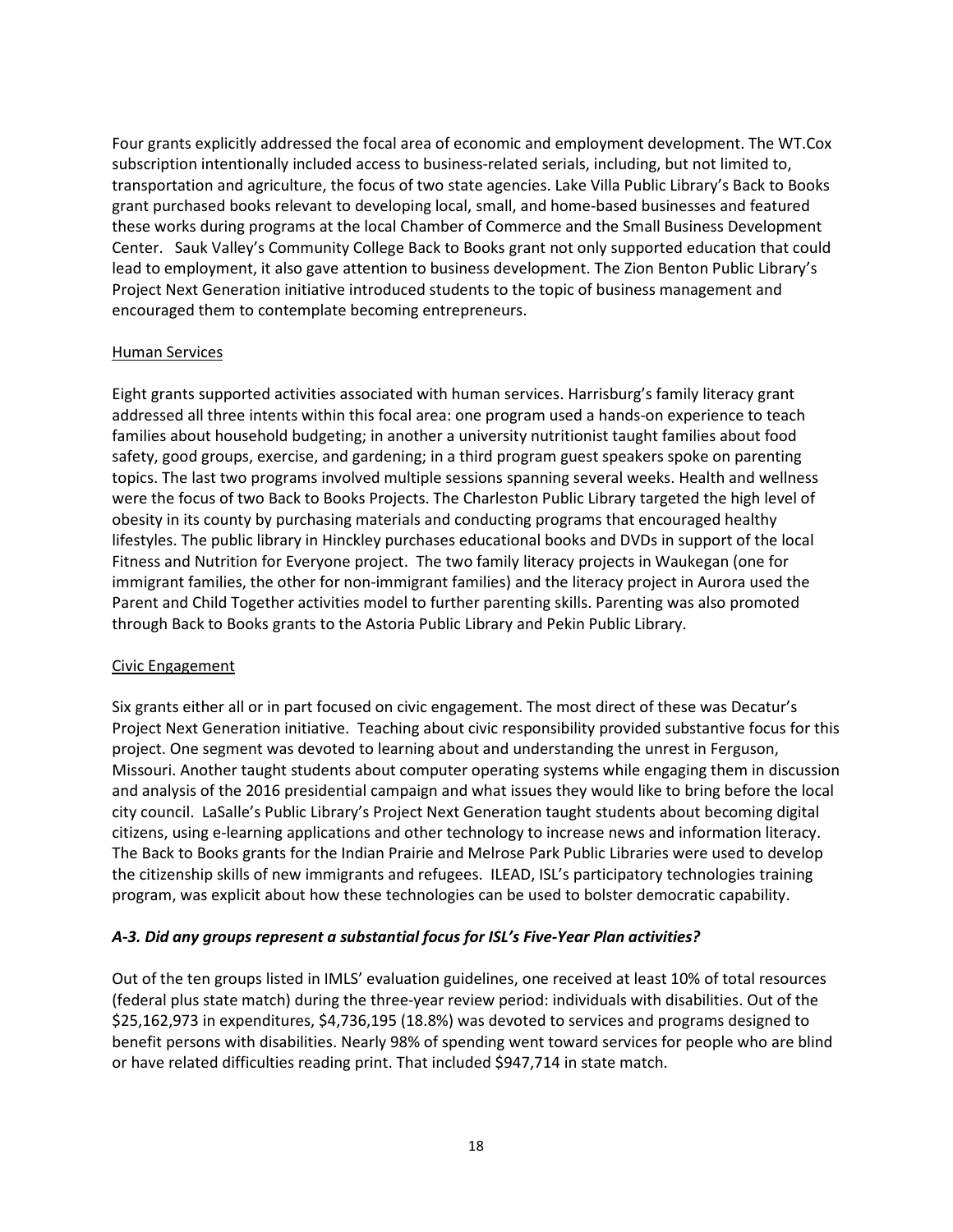There are several components to Illinois' services to provide those with low vision, blindness, or other physical disability with access to reading materials:

- ISL operates the Talking Book and Braille Service (TBBS) as a regional library for the National Library Service for the Blind and Physically Handicapped. In 2014, ISL used \$29,911 in LSTA funds to purchase 1,200 reusable cartridges to duplicate books on tape, mostly older, classic works that the National Library Service has been unable to convert. In fiscal 2015, ISL used state match of \$477,974 to manage the statewide TBBS. This included providing support to the regional systems described below. In total, TBBS provided services to 16,500 Illinois residents involving the circulation of 793,150 items, 66,095/month. In fiscal 2016, management of TBBS was maintained with \$5,360 in LSTA federal funds and \$469,740 in state match. Annual circulation dropped to 762,000, 63,500/month. Illinois talking book patrons read an average of 45 books a year per person.
- The TBBS administered through the Illinois Heartland Library System (IHLS) operated the Illinois Machine Sublending Agency (IMSA) for the state. IMSA maintained an inventory of 3,775 machines (cassette, advanced digital, and standard digital) and loans machines for individuals with visual impairments to use in downloading items. In fiscal 2014, 353 machines were sent to patrons, and IMSA assisted 138 people access downloadable books in braille or audio. On average, 334 downloadable items circulated a month. This was paid for through \$225,196 in LSTA funds. In fiscal 2015, with \$290,187 in LSTA support, IMSA loaned 3,682 machines, with monthly circulation of 347 items. The agency also undertook a special outreach effort in the southern-most part of the state, where awareness of available services tends to be low. In fiscal 2016, IMSA used \$275,337 in LSTA funds to loan 3,418 machines, generating a monthly circulation of 285. The reason for the drop-off in circulation compared to the prior two years was unclear.
- ISL also directed funding to the Reaching Across Illinois Library System (RAILS) to operate the Illinois Talking Book Outreach Center, which served all of the state outside of Chicago. The outreach center maintained a staff of reader advisors who work directly with patrons throughout Illinois to recommend books and help them access the services they need to download what they want. The RAILS Talking Book Center (TBC) received \$517,587 in LSTA funds in FY 2014. This supported service access for 12,038 patrons, downloads of 92,658 audio books, 410 audio magazines, and 3,358 books and 79 magazines in refreshable braille. In FY 2015, RAILS TBC was given \$622,309 in federal funds, and its services were used by 11,878 patrons (including 1,367 new members) who downloaded 88,277 audio books and 3,583 audio magazines, and 6,630 books and 338 magazines in refreshable braille. TBC staff also carried out several outreach activities to promote their services to various groups. In FY 2016, with \$622,309 in LSTA funds, RAILS TBC served 11,729 patrons. Because of protracted uncertainty about the state budget, RAILS phased out of download support and concentrated instead on its reader advisor services, which handled 25,730 phone calls, letters, emails, and walk-ins. It also made presentations about TBBS at 46 events and meetings.
- ISL supported a Talking Book Center at the Chicago Public Library (CPL), as well. In fiscal 2015, CPL's center served 3,301 Chicago residents, circulating 135,653 books and other materials, or 11,304/month. The library conducted wide variety of outreach activities focused on different groups, operated summer and winter reading programs for those with rely on talking books, and sponsored a book club for the same population. This work was supported with \$257,226 in federal LSTA funds and \$275,00 in state match. In fiscal 2016, the efforts of Chicago's Talking Book Center were funded with \$532,226 in federal support. CPL targeted adult talking book patrons with a series of book clubs. It circulated 92,567 books, 7,714/month, a fairly substantial decline from fiscal 2015. The reason for this drop is not clear.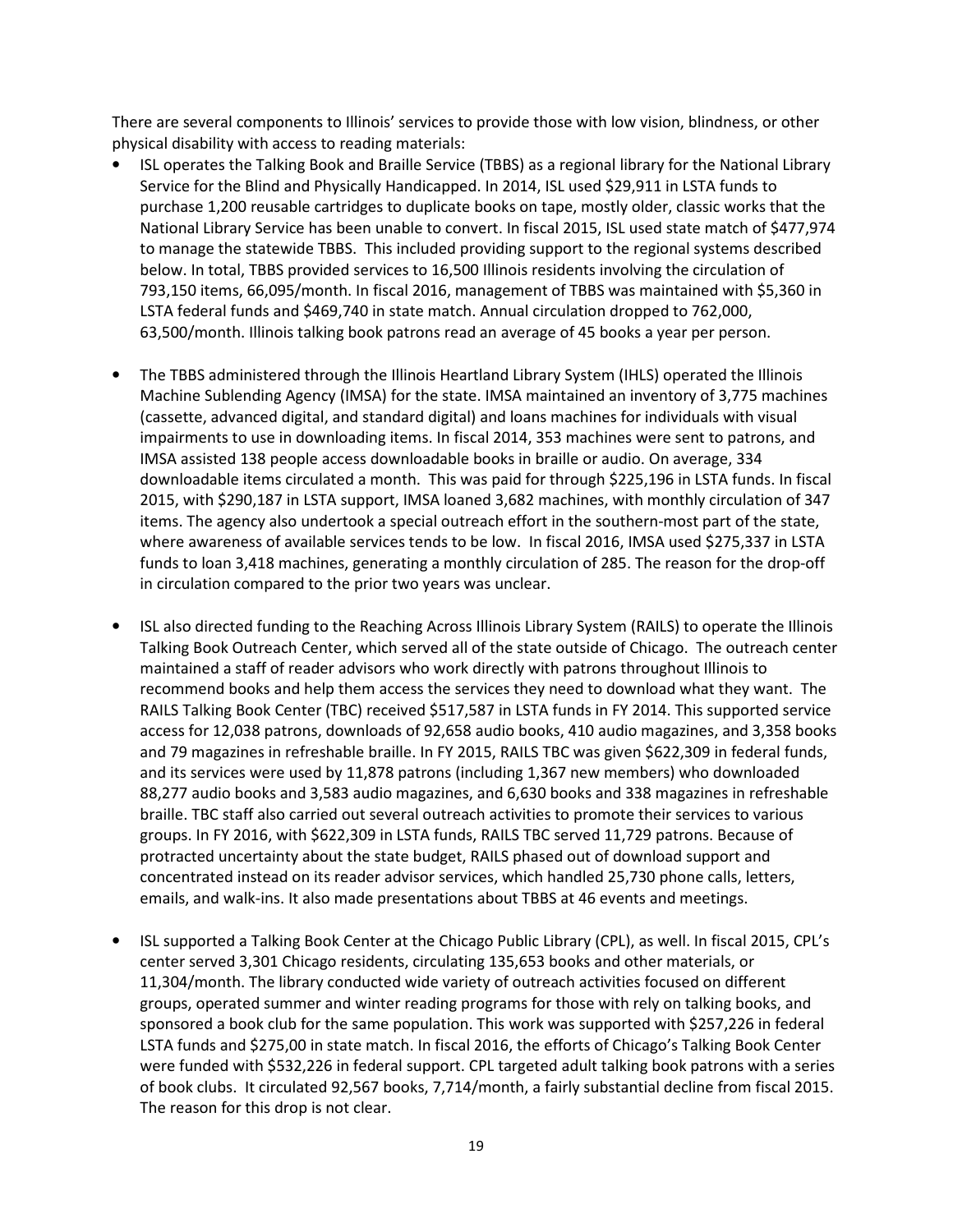In addition to the state's commitment to TBBS, a number of Back to Books projects focused on serving those who were print-challenged, as has already been described. These efforts provided large-print and audio selections. Since libraries did not report separately on the number of print-challenged patrons served, the grants' effects on this population cannot be determined. It should be noted, however, that nearly all of the Back to Books grantees who reported serving the print-challenged are located in rural areas where, in Illinois, the population tends to be older, and thus, where the need for large-print and audio materials would likely be higher.

Owing to Illinois' lack of a state budget, resulting in a loss of state funding for ISL, the CPL and IHLS Talking Book and Braille Services programs were stopped in fiscal 2016, and the RAILS program will come to a close at the end of fiscal 2017. ISL's TBBS is assuming responsibility for all services previously offered through these other systems.

#### B. Process Questions

#### B-1. How have you used data from the old and new State Program Report and elsewhere to guide activities included in the Five-Year Plan?

The data from the State Program Report (SPR) allowed for the sorting and analysis of the activity levels and financial resources dedicated to each goal. Having the match projects included in the SPR was beneficial to have comparative data for categorizing state funded and LSTA projects as a whole.

Data confirmed that over 50% of grant funds support the number one priority of access to information. It was unexpected to discover that while more projects targeted specific groups, for example youth, the cumulative funding for targeted groups was often below the threshold for reporting "groups that represent a substantial focus" in the Five-Year Evaluation. Therefore, when looking at the financial commitment as a whole, the general population of Illinois residents emerged as a major emphasis, whereas targeted audiences did not get as much attention as might be desired. Better identification of specific target audiences is an underlying strategy as the next Five Year Plan is developed.

#### B-2. Specify any changes you made in the Five-year Plan, and why this occurred.

While both general and targeted strategies were included in the Five-Year Plan, activities primarily focused on statewide initiatives with limited annual competitive grant offerings. Expectations are that the Five-Year Evaluation will show a trend towards larger awards for statewide projects with fewer grants awarded to fewer agencies. Because of the lack of a state budget in Illinois, legislative appropriation/spending authority was delayed for the State Library and other state agencies, which included the authorization to allocate grant funds both of the past two fiscal years. This delay impacted the State Library's timeline to award grants, which in turn affected the capacity of subgrant agencies to administer projects in a timely manner. As a result, statewide projects were more practical than competitive grant offerings.

One of the interesting quirks of the current Long Range Plan was the realization that some activities were conducted as planned, but no grant funds were used to support them. 1) The Illinois Veterans History Program was hosted with over 150 attending annually, but it did not rely on federal or match dollars; in addition, annual grants awarded to Illinois' Veterans' Homes libraries were generated from fees paid for special license plates commemorating Veterans. 2) The Illinois State Library as well as the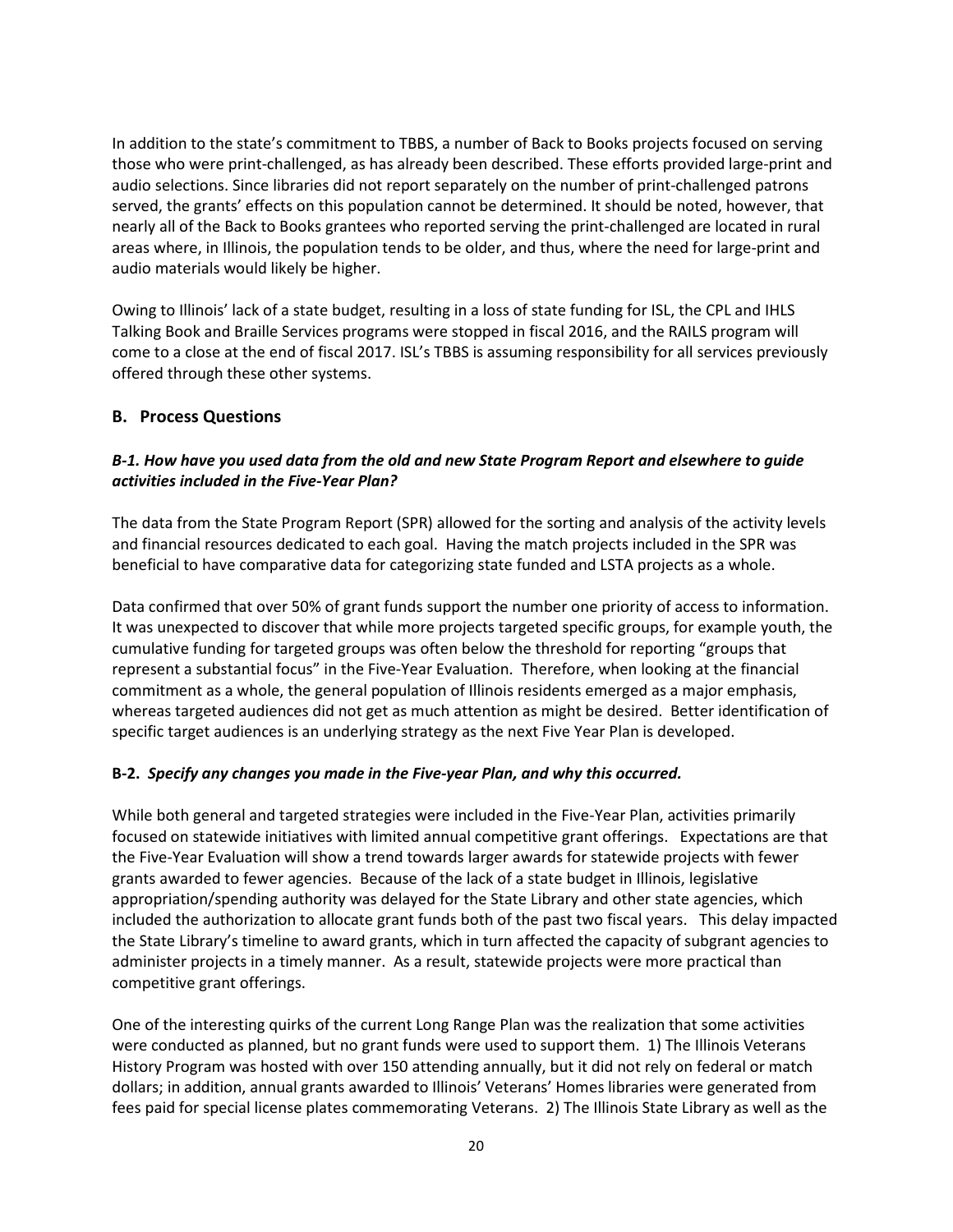regional library systems provided ongoing in-kind and technical support for the videoconferencing network for collaboration and to engage library staff. 3) The number of libraries applying for adult literacy grants decreased as local capacity to administer the projects generally decreased. While applications from businesses and non-library agencies applying for adult literacy grants continued to be awarded, only libraries were eligible for LSTA and match funds. Even though these activities focused on appropriate target audiences or intents of the Plan, the use of LSTA or match funds was not warranted.

Evaluation was scheduled at years one, three and five, but this was not realistic. The Five-Year Evaluation covers grant activities between July 2013 and September 2016, not five years. Evaluation would have been more efficient on a flexible schedule to accommodate when the activities occurred rather than based on years one, three and five. The next plan will emphasize evaluation, but the intent is to gather data for an annual assessment and an overview of the impact and use of grant funds.

# B-3. How and with whom have you shared data from the old and new SPR and from other evaluation resources?

Cumulative data is shared on the State Library's website and during meetings with stakeholders. The list of top 20 projects funded annually is posted on the ISL website to show the use of grant funds. The intent is to add documents to the LSTA website starting with the current year to document how funds were used under each goal and for which target audiences.

# C. Methodology Questions

# C-1. Identify how you implemented an independent Five-Year Evaluation using the criteria described in the guidance.

The State Library contracted with the Institute for Legal, Legislative, and Policy Studies at the University of Illinois Springfield. The evaluation was carried out by the director of the Institute, Dr. David Racine, who is also the executive director of the larger unit of which the Institute is a part, the Center for State Policy and Leadership. Dr. Racine has been the independent evaluator of the ILEAD program since its start, conducting five evaluations of this initiative between 2010 and 2016. He also oversaw the evaluation of ISL's implementation of its FY 2008-FY 2012 LSTA Plan. Dr. Racine has extensive experience as an evaluator of public programs and is competent in the use of both quantitative and qualitative evaluation methods.

# C-2. Describe the types of statistical and qualitative methods used in conducting the Five-Year Plan evaluation. Assess their validity and reliability.

The evaluation has relied exclusively on qualitative methods owing to data limitations that preclude the use of more rigorous quantitative methods. Data were drawn from grantee project reports, which, while often rich in descriptive detail, were inconsistent in their use of quantitative data. Some grantees provided no numerical evidence on the effects of their efforts. Many others did provide this evidence but not in a consistent enough way to afford comparisons across grantees. Also, although all project reports indicated the goals and intents projects were based on, the data collected was often not aligned sufficiently with these specific aims to permit a quantitative assessment of the extent to which they were achieved. Consequently, the evaluation turned to qualitative methods.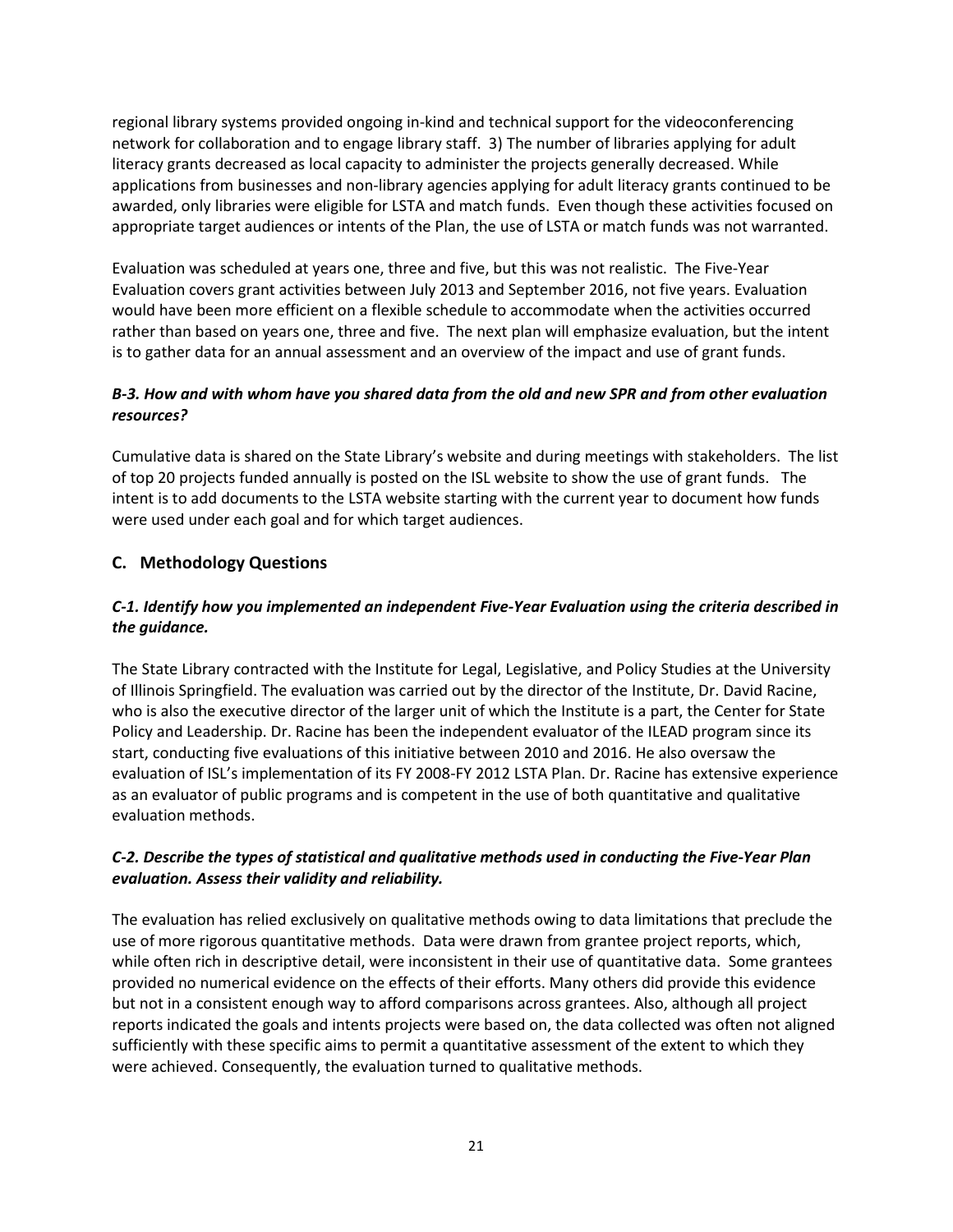A possibility considered and rejected was to do a systematic case comparison analysis. For the three competitive grant offerings – Back to Books, Project Next Generation, and literacy, comparing projects within each offering on relevant dimensions (e.g., target populations, specific focus) would have been a useful way to evaluate performance. However, for two of these efforts, Back to Books and Project Next Generation, there were simply too many cases (i.e., projects) to compare with the time and resources available. Plus, as just noted above, data was limited and inconsistent, making comparisons a challenge.

Instead of case comparison, all 246 grants were treated as if they were informants in an ethnography. The grant reports were uploaded into Atlas Ti, a qualitative analysis software program that supports coding documents. Several codings were conducted. A first coding was done, without regard to IMLS' evaluation guidelines, to focus on what grantees themselves sought to emphasize about their efforts. In other words, codes were derived from, rather than imposed on, the texts of the 246 reports. This initial inductive coding found, for example, that 29 grants focused on activities connected, strongly or loosely, with defined educational curricula and that 75 projects were oriented to providing people with how-to information, that is, content that could be used for a purpose beyond itself. All of the codings after the first followed the logic of IMLS' three retrospective evaluation questions. Each question served as the basis for a separate coding of all 246 reports. So, one coding evaluated projects in terms of the four goals in ISL's Five-Year Plan, another the Measuring Success focal areas, and the third the attention given to particular groups. The results of all four codings were then used to generate responses to the three questions.

Qualitative methods are not subject to precise determination of their validity and reliability, since this requires measurement. It is more appropriate to judge these methods in terms of their credibility (are the findings produced by such methods believable?) and the degree to which they explain the situation being evaluated. In the current evaluation, credibility has been pursued by sticking as close as possible to what grantees themselves reported and limiting the extent to which the evaluator imposed categories on the findings or attempted to judge grantee performance based on external standards (e.g., projects should have achieved a circulation increase of X%). The evaluation used the four codings to, in a sense, produce four different layers of understanding what grantees did with the financial support they received. This painted a more complete picture than would have been possible with fewer codings.

# C-3. Describe the stakeholders involved in the various stages of the Five-Year Evaluation and how you engaged them.

The report has been based on annual reports submitted by the recipients of the 246 grants and contracts issued during the review period. All of these reports followed a common format. During the time in which grants and contracts were in place, ISL encouraged projects to provide feedback on success and challenges through quarterly reporting.

#### C-4. Discuss how you will share the key findings and recommendations with others.

The evaluation report will be shared with the Illinois State Library Advisory Committee at its regularly scheduled meeting in April 2017. The Committee advises ISL in the development of state and federal library plans; provides input in addressing policies, issues, and activities for library development and cooperation among different types of libraries; makes recommendations concerning the evaluation of statewide services; and addresses the use of technology to expand access to information for Illinois